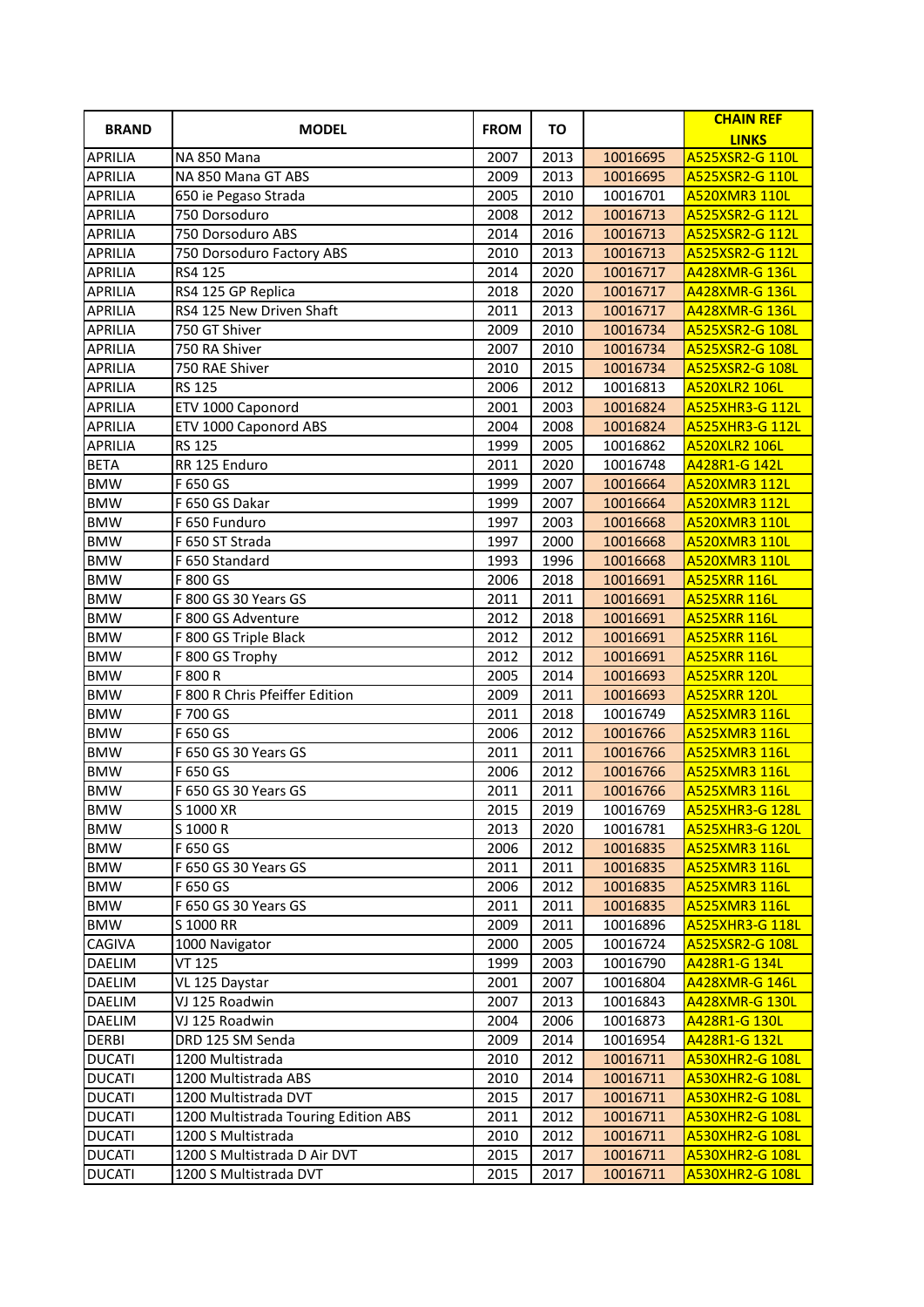| <b>DUCATI</b> | 1200 S Multistrada Granturismo                                 | 2013 | 2014 | 10016711 | <b>A530XHR2-G 108L</b> |
|---------------|----------------------------------------------------------------|------|------|----------|------------------------|
| <b>DUCATI</b> | 1200 S Multistrada Pikes Peak                                  | 2016 | 2016 | 10016711 | <b>A530XHR2-G 108L</b> |
| <b>DUCATI</b> | 1200 S Multistrada Sports Edition                              | 2010 | 2014 | 10016711 | <b>A530XHR2-G 108L</b> |
| <b>DUCATI</b> | 1200 S Multistrada Touring Edition                             | 2010 | 2014 | 10016711 | <b>A530XHR2-G 108L</b> |
| <b>DUCATI</b> | 1200 SE Multistrada Pikes Peak                                 | 2011 | 2017 | 10016711 | <b>A530XHR2-G 108L</b> |
| <b>DUCATI</b> | 696 + Monster                                                  | 2009 | 2012 | 10016746 | A520XSR-G 108L         |
| <b>DUCATI</b> | 696 + Monster ABS                                              | 2009 | 2012 | 10016746 | A520XSR-G 108L         |
| <b>DUCATI</b> | 696 Monster                                                    | 2008 | 2014 | 10016746 | A520XSR-G 108L         |
| <b>DUCATI</b> | 796 Monster                                                    | 2010 | 2013 | 10016801 | A525XSR2-G 104L        |
| <b>DUCATI</b> | 796 Monster ABS                                                | 2010 | 2014 | 10016801 | A525XSR2-G 104L        |
| <b>DUCATI</b> | 600 Monster                                                    | 1999 | 2001 | 10016863 | <b>A520XMR3 102L</b>   |
| <b>DUCATI</b> | 600 Monster City (Dark)                                        | 1999 | 1999 | 10016863 | A520XMR3 102L          |
| <b>DUCATI</b> | 600 Monster Dark                                               | 1998 | 1999 | 10016863 | <b>A520XMR3 102L</b>   |
| <b>DUCATI</b> | 848 Streetfighter                                              | 2011 | 2015 | 10016864 | A525XSR2-G 104L        |
| <b>DUCATI</b> | 899 Panigale                                                   | 2014 | 2015 | 10016865 | <b>A520XHR2-G 106L</b> |
| <b>DUCATI</b> | 803 Scrambler Caf, Racer                                       | 2017 | 2020 | 10016955 | <b>A520XHR2-G 104L</b> |
| <b>DUCATI</b> | 803 Scrambler Classic                                          | 2015 | 2019 | 10016955 | <b>A520XHR2-G 104L</b> |
| <b>DUCATI</b> | 803 Scrambler Flat Track Pro                                   | 2016 | 2016 | 10016955 | <b>A520XHR2-G 104L</b> |
| <b>DUCATI</b> | 803 Scrambler Full Throttle                                    | 2015 | 2020 | 10016955 | <b>A520XHR2-G 104L</b> |
| <b>DUCATI</b> | 803 Scrambler Icon                                             | 2015 | 2020 | 10016955 | <b>A520XHR2-G 104L</b> |
| <b>DUCATI</b> | 803 Scrambler Icon Dark                                        | 2020 | 2020 | 10016955 | <b>A520XHR2-G 104L</b> |
| <b>DUCATI</b> | 803 Scrambler Mach 2.0                                         | 2018 | 2018 | 10016955 | <b>A520XHR2-G 104L</b> |
| <b>DUCATI</b> | 803 Scrambler Street Classic                                   | 2018 | 2018 | 10016955 | <b>A520XHR2-G 104L</b> |
| <b>DUCATI</b> | 803 Scrambler Urban Enduro                                     | 2015 | 2016 | 10016955 | <b>A520XHR2-G 104L</b> |
| <b>DUCATI</b> | 992 ST3                                                        | 2004 | 2007 | 10016956 | A525XSR2-G 102L        |
| <b>DUCATI</b> | 992 ST3 ABS                                                    | 2006 | 2007 | 10016956 | A525XSR2-G 102L        |
| <b>HONDA</b>  | XL 125 V Varadero Y, 1, 2, 3, 4, 5, 6, 7, 8, 9, A, B, C, D, E, | 2000 | 2016 | 10016600 | <b>A520XLR2 110L</b>   |
| <b>HONDA</b>  | CBF 1000 A ABS 6,7,8,9,A                                       | 2006 | 2010 | 10016602 | A530XSR2-G 120L        |
| <b>HONDA</b>  | CBF 1000 S ABS 7,8,9,A,B                                       | 2007 | 2011 | 10016602 | A530XSR2-G 120L        |
| <b>HONDA</b>  | CBF 1000 T ABS 7,8,9,A,B                                       | 2007 | 2011 | 10016602 | A530XSR2-G 120L        |
| <b>HONDA</b>  | CB 1000 R 9, A, B, C, D, E, F                                  | 2009 | 2015 | 10016606 | A530XHR2-G 116L        |
| <b>HONDA</b>  | CRF 1000 A Africa Twin Adventure Sport ABS J                   | 2018 | 2018 | 10016607 | <b>A525XHR3-G 124L</b> |
| <b>HONDA</b>  | CRF 1000 A Africa Twin ABS G, H, J, J                          | 2016 | 2019 | 10016607 | <b>A525XHR3-G 124L</b> |
| <b>HONDA</b>  | CRF 1000 A Africa Twin Replica ABS H,J                         | 2017 | 2018 | 10016607 | <b>A525XHR3-G 124L</b> |
| <b>HONDA</b>  | CRF 1000 AL Africa Twin Adventure Sport ABS.                   | 2018 | 2019 | 10016607 | A525XHR3-G 124L        |
| <b>HONDA</b>  | CRF 1000 AL Africa Twin ABS G,H,J,K                            | 2016 | 2019 | 10016607 | <b>A525XHR3-G 124L</b> |
| <b>HONDA</b>  | CRF 1000 AL Africa Twin Replica ABS J                          | 2018 | 2018 | 10016607 | <b>A525XHR3-G 124L</b> |
| <b>HONDA</b>  | CRF 1000 D Africa Twin Adventure Sport ABS J                   | 2018 | 2018 | 10016607 | <b>A525XHR3-G 124L</b> |
| <b>HONDA</b>  | CRF 1000 D Africa Twin ABS G,H,J                               | 2016 | 2018 | 10016607 | <b>A525XHR3-G 124L</b> |
| <b>HONDA</b>  | CRF 1000 D Africa Twin Replica ABS J                           | 2018 | 2018 | 10016607 | <b>A525XHR3-G 124L</b> |
| <b>HONDA</b>  | CRF 1000 DL Africa Twin Adventure Sport ABS J                  | 2018 | 2019 | 10016607 | <b>A525XHR3-G 124L</b> |
| <b>HONDA</b>  | CRF 1000 DL Africa Twin ABS G, H, J, K                         | 2016 | 2019 | 10016607 | <b>A525XHR3-G 124L</b> |
| <b>HONDA</b>  | CRF 1000 DL Africa Twin Replica ABS J                          | 2018 | 2018 | 10016607 | <b>A525XHR3-G 124L</b> |
| <b>HONDA</b>  | CBR 1100 XX Blackbird V, W, X, Y, 1, 2, 3, 4, 5, 6, 7, 8       | 1997 | 2008 | 10016608 | <b>A530XHR2-G 110L</b> |
| <b>HONDA</b>  | CBR 125 R 4,5,6                                                | 2004 | 2006 | 10016613 | A428XMR-G 124L         |
| <b>HONDA</b>  | CBR 125 RW 5,6,7,8,9,A                                         | 2005 | 2010 | 10016613 | <b>A428XMR-G 124L</b>  |
| <b>HONDA</b>  | CM 125 C C, D, E, F                                            | 1982 | 1985 | 10016614 | A428R1-G 120L          |
| <b>HONDA</b>  | VT 125 C Shadow X, Y, 1, 2, 3, 4, 5, 6, 7, 8                   | 1999 | 2008 | 10016615 | A520XLR2 112L          |
| <b>HONDA</b>  | CBF 125 M 9, A, B, C, D, E, F, G                               | 2009 | 2016 | 10016616 | A428XMR-G 118L         |
| <b>HONDA</b>  | CBR 125 R C, D, E, F, G                                        | 2012 | 2016 | 10016617 | A428XMR-G 128L         |
| <b>HONDA</b>  | <b>CBR 125 RW B</b>                                            | 2011 | 2011 | 10016617 | A428XMR-G 128L         |
| <b>HONDA</b>  | MSX 125 A Grom ABS H,J,K                                       | 2017 | 2019 | 10016620 | <u>A420R1-G 106L</u>   |
| <b>HONDA</b>  | MSX 125 Grom D,E,F,G,H                                         | 2013 | 2017 | 10016620 | A420R1-G 106L          |
| <b>HONDA</b>  | CB 125 F GLR 125 F, G, H, J, K                                 | 2015 | 2019 | 10016621 | A428XMR-G 122L         |
| <b>HONDA</b>  | XR 125 L 3,4,5,6,7,8                                           | 2003 | 2008 | 10016622 | A428XMR-G 132L         |
| <b>HONDA</b>  | CA 125 Rebel S,T,V,W,X,Y                                       | 1995 | 2000 | 10016623 | A520XLR2 112L          |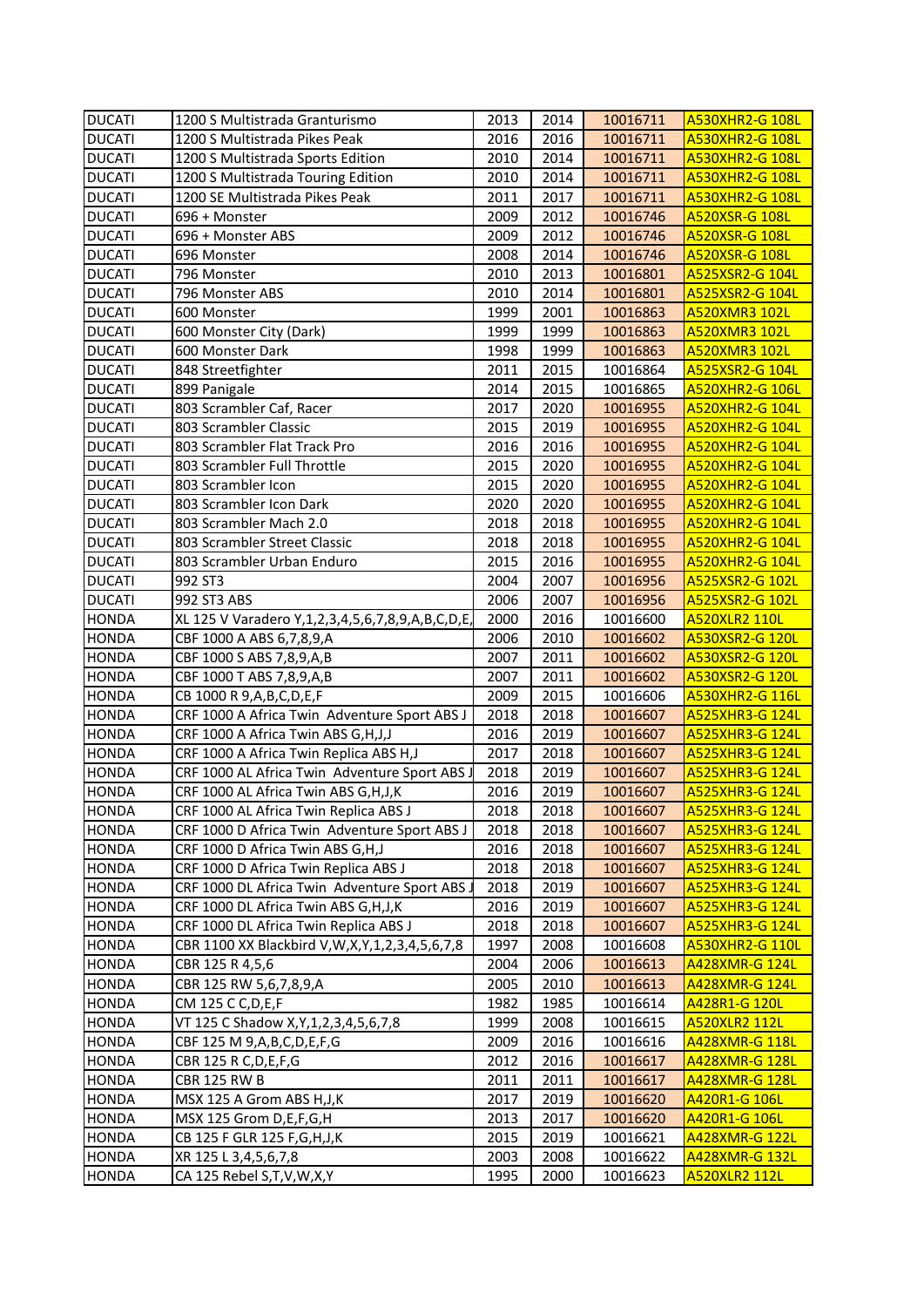| <b>HONDA</b> | CRM 125 R S, T, V, W, X                                  | 1995 | 1999 | 10016627 | <b>A520XLR2 108L</b>   |
|--------------|----------------------------------------------------------|------|------|----------|------------------------|
| <b>HONDA</b> | CB 500 R, S, T, V, W, X, Y, 1, 2, 3                      | 1994 | 2003 | 10016635 | <b>A525XMR3 108L</b>   |
| <b>HONDA</b> | CB 500 FA ABS D, E, F, G, H, J, K                        | 2013 | 2019 | 10016637 | A520XMR3 112L          |
| <b>HONDA</b> | CB 500 X D, E, F                                         | 2013 | 2015 | 10016638 | <b>A520XMR3 112L</b>   |
| <b>HONDA</b> | CB 500 XA ABS D, F, G, H, J                              | 2013 | 2018 | 10016638 | <b>A520XMR3 112L</b>   |
| <b>HONDA</b> | CB 600 F Hornet W, X, Y, 1, 2, 3, 4, 5, 6                | 1998 | 2006 | 10016645 | <b>A525XMR3 110L</b>   |
| <b>HONDA</b> | CB 600 FA Hornet ABS Y, 1, 2, 3, 4                       | 2000 | 2004 | 10016645 | <b>A525XMR3 110L</b>   |
| <b>HONDA</b> | XL 600 V Transalp K,L,M,N,P,R,S,T,V,W,X,Y                | 1989 | 2000 | 10016648 | <b>A525XMR3 118L</b>   |
| <b>HONDA</b> | CB 600 F Hornet 7,8,9,A,B,C,D                            | 2007 | 2013 | 10016652 | <b>A525XMR3 118L</b>   |
| <b>HONDA</b> | VT 600 C Shadow Custom H, J, K, L, M, N, P, R, S, T, V,  | 1987 | 2000 | 10016654 | <b>A525XMR3 120L</b>   |
| <b>HONDA</b> | CBR 600 F M, N, P, R, S, T                               | 1991 | 1996 | 10016655 | A530XMR3 108L          |
| <b>HONDA</b> | CBF 600 SA ABS 4,5,6,7                                   | 2004 | 2007 | 10016659 | <b>A525XMR3 116L</b>   |
| <b>HONDA</b> | CBR 600 RR 3,4,5,6                                       | 2003 | 2006 | 10016660 | A525XSR2-G 112L        |
| <b>HONDA</b> | XL 650 V Transalp Y, 1, 2, 3, 4, 5, 6, 7                 | 2000 | 2007 | 10016663 | A525XMR3 118L          |
| <b>HONDA</b> | XL 700 V Transalp 8,9,A,B,C,D                            | 2008 | 2013 | 10016675 | A525XMR3 118L          |
| <b>HONDA</b> | XRV 750 Africa Twin P,R,S,T,V,W,X,Y,1,2,3                | 1993 | 2003 | 10016678 | A525XMR3 124L          |
| <b>HONDA</b> | VFR 750 F L,M,N,P,R,S,T,V                                | 1990 | 1997 | 10016680 | A530XRR2 112L          |
| <b>HONDA</b> | NC 750 D Integra E,F,G,H,J,K                             | 2014 | 2019 | 10016683 | A520XMR3 112L          |
| <b>HONDA</b> | CB 750 F2 Seven Fifty S, T, V, W, X, Y, 1, 2, 3          | 1995 | 2003 | 10016686 | A525XMR3 112L          |
| <b>HONDA</b> | <b>NC 750 X E,F</b>                                      | 2014 | 2015 | 10016687 | <b>A520XMR3 114L</b>   |
| <b>HONDA</b> | NC 750 XA ABS E,F,G,H,J,K                                | 2014 | 2019 | 10016687 | A520XMR3 114L          |
| <b>HONDA</b> | <b>NC 750 S E, F, G</b>                                  | 2014 | 2016 | 10016688 | <b>A520XMR3 114L</b>   |
| <b>HONDA</b> | NC 750 SA ABS E,F,G,H,J,K                                | 2014 | 2019 | 10016688 | <b>A520XMR3 114L</b>   |
| <b>HONDA</b> | VFR 800 Fi W,X,Y,1,2,3,4,5                               | 1998 | 2005 | 10016692 | A530XRR2 108L          |
| <b>HONDA</b> | CB 900 F Hornet 2,3,4,5,6,7                              | 2002 | 2007 | 10016696 | A530XSR2-G 114L        |
| <b>HONDA</b> | CBR 900 RR Fireblade Y,1                                 | 2000 | 2001 | 10016697 | A530XSR2-G 108L        |
| <b>HONDA</b> | CBR 900 RR Fireblade 2,3                                 | 2002 | 2003 | 10016697 | A530XSR2-G 108L        |
| <b>HONDA</b> | XL 1000 V Varadero X, Y, 1, 2, 3, 4, 5, 6, 7, 8, 9, A, B | 1999 | 2011 | 10016719 | A525XSR2-G 112L        |
| <b>HONDA</b> | CBR 500 R D, E, F, G, H                                  | 2013 | 2017 | 10016721 | A520XMR3 112L          |
| <b>HONDA</b> | CBR 500 RA D, E, F, G, H, J, K                           | 2013 | 2019 | 10016721 | A520XMR3 112L          |
| <b>HONDA</b> | NC 750 XD E, F, G, H, J, K                               | 2014 | 2019 | 10016728 | A520XMR3 112L          |
| <b>HONDA</b> | VFR 800 2,3,4,5                                          | 2002 | 2005 | 10016747 | A530XSR2-G 110L        |
| <b>HONDA</b> | VFR 800 VTEC 6,7,8,9                                     | 2006 | 2009 | 10016747 | A530XSR2-G 110L        |
| <b>HONDA</b> | NC 700 S ABS C,D                                         | 2012 | 2013 | 10016750 | A520XMR3 112L          |
| <b>HONDA</b> | XRV 750 Africa Twin L,M,N                                | 1990 | 1992 | 10016751 | A525XMR3 124L          |
| <b>HONDA</b> | VTR 1000 F Firestorm V,W,X,Y,1,2,3,4,5,6                 | 1997 | 2006 | 10016752 | A530XSR2-G 102L        |
| HONDA        | CBR 900 Evolution Blade X                                | 1999 | 1999 | 10016761 | <b>A525XSR2-G 108L</b> |
| <b>HONDA</b> | CBR 900 RR Fireblade T,T,V,V,W,X                         | 1996 | 1999 | 10016761 | A525XSR2-G 108L        |
| <b>HONDA</b> | CBR 600 RA C-ABS F, G, H, J, K                           | 2015 | 2019 | 10016780 | A525XSR2-G 112L        |
| <b>HONDA</b> | CBR 600 RR 7,8,9,A,B,C,D,E,F,G,H,J,K                     | 2007 | 2019 | 10016780 | A525XSR2-G 112L        |
| <b>HONDA</b> | CBR 1000 F K, L, M, N, P, P, R, R, S, S                  | 1989 | 1995 | 10016783 | A530XRR2 114L          |
| <b>HONDA</b> | CBF 600 SA ABS 8,9,A,B,C,D                               | 2008 | 2013 | 10016796 | A525XMR3 124L          |
| <b>HONDA</b> | NC 700 D Integra ABS C,D                                 | 2012 | 2013 | 10016802 | A520XMR3 112L          |
| <b>HONDA</b> | CRF 250 L C, D, E, F                                     | 2012 | 2015 | 10016807 | A520XRR3-G 106L        |
| <b>HONDA</b> | CRF 250 LA ABS H, J, K                                   | 2017 | 2019 | 10016807 | A520XRR3-G 106L        |
| <b>HONDA</b> | CRF 250 RL Rally H                                       | 2017 | 2017 | 10016807 | <b>A520XRR3-G 106L</b> |
| <b>HONDA</b> | CRF 250 RLA Rally ABS H, J, K                            | 2017 | 2019 | 10016807 | <b>A520XRR3-G 106L</b> |
| <b>HONDA</b> | CBR 1000 RR Fireblade 4,5                                | 2004 | 2005 | 10016808 | A530XHR2-G 114L        |
| <b>HONDA</b> | <b>NC 700 X E</b>                                        | 2014 | 2014 | 10016814 | A520XMR3 114L          |
| <b>HONDA</b> | NC 700 XA ABS C,D                                        | 2012 | 2013 | 10016814 | A520XMR3 114L          |
| <b>HONDA</b> | CB 125 K1-K5, K1-K5, K1-K5, K1-K5, K1-K5                 | 1972 | 1976 | 10016821 | A428R1-G 118L          |
| <b>HONDA</b> | <b>CB 125 JX</b>                                         | 1975 | 1979 | 10016821 | A428R1-G 118L          |
| <b>HONDA</b> | NX 650 Dominator M, N, P, R, S                           | 1991 | 1995 | 10016822 | A520XMR3 110L          |
| <b>HONDA</b> | CBF 250 4,5,6                                            | 2004 | 2006 | 10016825 | A520XRR3-G 106L        |
| <b>HONDA</b> | CBR 1000 RR Fireblade 6,7                                | 2006 | 2007 | 10016827 | <b>A530XHR2-G 114L</b> |
| <b>HONDA</b> | NSR 125 R P, R, S, T, V, W, X                            | 1993 | 1999 | 10016849 | <b>A520XLR2 108L</b>   |
|              |                                                          |      |      |          |                        |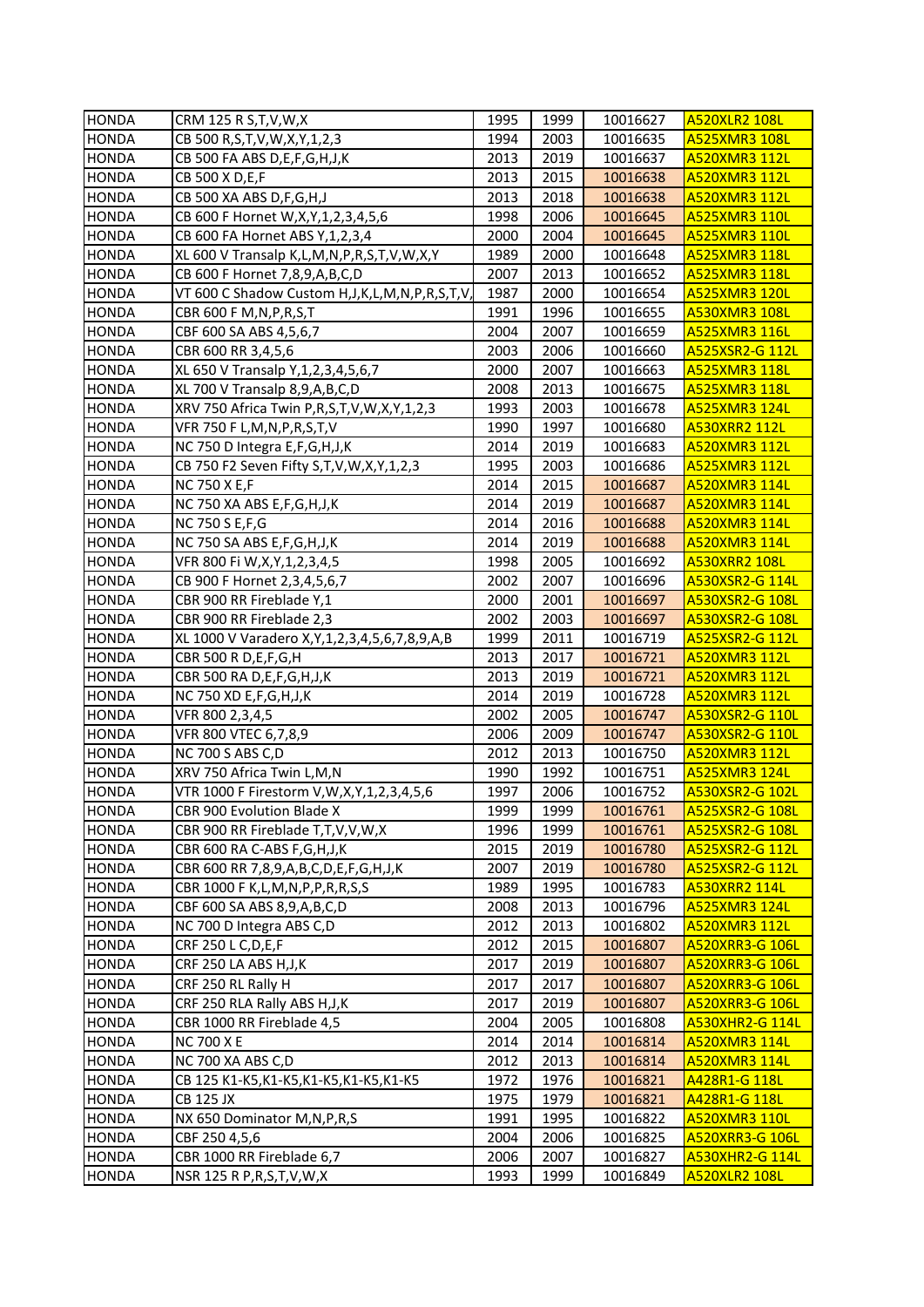| <b>HONDA</b><br>CRF 125 FB Big Wheels E,F,G,H,J,K,L<br>2014<br>2020<br>10016866<br>A428MX-G 118L<br><b>HONDA</b><br>XL 600 V Transalp H,J<br>1987<br>1988<br>10016867<br>A525XMR3 118L<br><b>HONDA</b><br>CBF 1000 FA ABS A, B, C, D, E, F, G<br>2010<br>2016<br>10016868<br>A530XSR2-G 120L<br><b>HONDA</b><br>CBF 1000 FS ABS A, B, C, D<br>2010<br>2013<br>A530XSR2-G 120L<br>10016868<br><b>HONDA</b><br>CBF 1000 FT ABS A, B, C, D<br>2013<br>A530XSR2-G 120L<br>2010<br>10016868<br><b>HONDA</b><br>CBF 1000 T ABS C, D, E, F<br>2012<br>2015<br>A530XSR2-G 120L<br>10016868<br><b>HONDA</b><br><b>CBR 600 F X, Y</b><br>1999<br>2000<br><b>A525XMR3 108L</b><br>10016882<br><b>HONDA</b><br>SLR 650 V, W<br>1997<br>1998<br>10016883<br><b>A520XMR3 108L</b><br><b>HONDA</b><br>VT 750 C Shadow V, W, X, Y, 1, 2, 3, 4, 5, 6, 7, 8<br>1997<br>2008<br>10016884<br><b>A525XMR3 122L</b><br><b>HONDA</b><br>VT 750 C Shadow Aero 9<br>2009<br>A525XMR3 122L<br>2009<br>10016884<br><b>HONDA</b><br>VT 750 C2 Shadow V, W, X, Y, 1<br>1997<br>2001<br>10016884<br>A525XMR3 122L<br>2002<br><b>HONDA</b><br>NX 650 Dominator T, V, W, X, Y, 1, 2<br>1996<br>10016897<br><b>A520XMR3 110L</b><br>2019<br>2019<br><b>HONDA</b><br>CB 500 XA ABS K<br>10016952<br>A520XMR3 112L<br>2003<br>2011<br>A420MO 104L<br><b>HONDA</b><br>ANF 125 Innova 3,4,5,6,7,8,9,A,B<br>10016960<br>1997<br>A428XMR-G 132L<br><b>HONDA</b><br>XLR 125 R V, W, X, Y, 1<br>2001<br>10016961<br>1994<br><b>HONDA</b><br>CRM 125 R L, M, N, P, R<br>1990<br>10016966<br><b>A520XLR2 108L</b><br><b>HONDA</b><br>1983<br>1986<br>MTX 125 RW D,E,F,G<br>10016967<br>A428R1-G 130L<br><b>HONDA</b><br>CBF 500 A ABS 4,5,6,7<br>2004<br>2007<br>10016968<br>A525XMR3 116L<br><b>HONDA</b><br>CB 650 F F,G<br>2015<br>2016<br>10016969<br>A525XSR2-G 118L<br><b>HONDA</b><br>CB 650 FA ABS E, F, G, H, J, K<br>2014<br>2019<br>10016969<br><u>A525XSR2-G 118L</u><br><b>HONDA</b><br>2016<br>CBR 1000 RR Fireblade 8,9,A,B,C,D,E,F,G<br>2008<br>10016970<br><b>A520XHR2-G 116L</b><br><b>HONDA</b><br>CBR 600 F 1, 2, 3, 4, 5, 6, 7<br>2001<br>2007<br>10016974<br><b>A525XRR 108L</b><br><b>HONDA</b><br>FMX 650 5,6,7,8<br>2005<br>2008<br><b>A520XMR3 110L</b><br>10016975<br>HUSQVARNA SM 125<br>1998<br>2000<br>10016962<br>A520XLR2 114L<br>HUSQVARNA SM 125 S<br>2002<br>2013<br>10016962<br>A520XLR2 114L<br>2013<br>HUSQVARNA WR 125<br>1998<br>10016976<br>A520XRR3-G 114L<br><b>HYOSUNG</b><br>GT 125 R<br>2006<br>2015<br>10016765<br><b>A428XMR-G 136L</b><br><b>HYOSUNG</b><br>GV 125 Aquila<br>2001<br>2010<br>10016826<br>A428XMR-G 138L<br>EX 250 R Ninja K8F, K9F, KAF, KBF, KCF<br>2008<br>2012<br>10016632<br><b>A520XRR3-G 106L</b><br>KAWASAKI<br>ER 5 ER500 A1, A2, A3, A4, C1, C2, C3, C4P, C5P, C, C<br>1997<br><b>A520XMR3 106L</b><br><b>KAWASAKI</b><br>2007<br>10016634<br>KLE 500 A6, A7, A8, A9, A10, A11, A12, A13, A14<br>1996<br>2004<br><b>A520XMR3 110L</b><br><b>KAWASAKI</b><br>10016639<br><b>KAWASAKI</b><br>2006<br>2016<br>A520XSR-G 114L<br>ER 6 N ER650 A6F, A7F, A8F, C9F, CAF, CBF, ECF, ED<br>10016641<br><b>KAWASAKI</b><br>1998<br>2001<br>ZX 6 R G1, G2, J1, J2<br>10016643<br><b>A525XMR3 108L</b><br>2002<br><b>KAWASAKI</b><br>ZX 6 R ZX636 A1P<br>2002<br>10016643<br><b>A525XMR3 108L</b><br><b>KAWASAKI</b><br>KLE 650 Versys A7F, A8F, A9F, CAF, CBF, CCF, CDF, C<br>2007<br>2016<br>A520XSR-G 114L<br>10016665<br><b>KAWASAKI</b><br>A520XSR-G 114L<br>KLE 650 Versys ABS FHF, FJF, FKF, FKF, FLF, FLF<br>2017<br>2020<br>10016665<br><b>KAWASAKI</b><br>KLE 650 Versys Edition Sp, ciale ABS FHFA, FJFA, F<br>2017<br>2020<br>10016665<br><b>A520XSR-G 114L</b><br><b>KAWASAKI</b><br>1999<br>2004<br>10016674<br><b>A525XMR3 108L</b><br>ZR 7 ZR 750 F1,F2,F3,F4,F5,F6<br><b>KAWASAKI</b><br>Z 750 S K1, K6F, K7F<br>2005<br>2007<br>10016681<br>A520XSR-G 112L<br><b>KAWASAKI</b><br>Z 750 ZR 750 ABS M7F, M8F, M9F, MAF, MBF, MC<br>2007<br>2013<br>10016684<br>A520XSR-G 112L<br><b>KAWASAKI</b><br>2006<br>2016<br>ER 6 N ER650 ABS B6F, B7F, B8F, D9F, DAF, DBF, FO<br>10016722<br>A520XSR-G 114L<br><b>KAWASAKI</b><br>2004<br>2005<br>ZX 10 R ZX 1000 C1, C2<br>10016731<br><b>A525XHR3-G 110L</b><br><b>KAWASAKI</b><br>1986<br>KMX 125 A1, B1, A2, B2, B3, A3, A4, B4, A5, B5, B6, B7<br>1998<br>10016753<br>A428R1-G 124L<br><b>KAWASAKI</b><br>KLZ 1000 Versys ACF, ADF, AEF, BFF, BGF, BHF, BJF,<br>2012<br>2020<br>10016756<br>A525XSR2-G 116L<br><b>KAWASAKI</b><br>KLZ 1000 Versys SE DKF, DLF<br>2019<br>2020<br>10016756<br>A525XSR2-G 116L<br>2020<br><b>KAWASAKI</b><br>Z 650 ER650 ABS HHF, GHF, GJF, HJF, GKF, HKF, KLF<br>2017<br>10016758<br>A520XSR-G 114L<br>KAWASAKI<br>ZX 9 R ZX900 C1, C2, E1, E2<br>1998<br>2001<br>10016759<br>A530XSR2-G 110L<br>2006<br><b>KAWASAKI</b><br>Z 1000 ZR 1000 A1,A2,A3,A6F<br>2003<br>10016770<br><b>A525XHR3-G 112L</b><br>1999<br>2002<br><b>KAWASAKI</b><br>KMX 125 B10, B11, B12<br>10016771<br>A428R1-G 126L<br><b>KAWASAKI</b><br>2016<br>ZX 6 R P7F, P8F, R9F, RAF, RBF, RCF, RDF, REF, RFF, R<br>2007<br>10016792<br>A520XSR-G 112L<br><b>KAWASAKI</b><br>1993<br>ZZR 600 E1,E2,E3,E4,E5,E6,E7,E8,E9,E10,E11,E1<br>2007<br>10016793<br>A530XMR3 112L<br><b>KAWASAKI</b><br>1996<br>2006<br>10016794<br>A530XMR3 112L<br>VN 800 Classic B1,B2,B3,B4,B5,B6,B7,B8,B9,B10<br>2010<br><b>KAWASAKI</b><br>2008<br>10016809<br><b>A525XHR3-G 110L</b><br>ZX 10 R ZX 1000 E8F,E9F,FAF<br><b>KAWASAKI</b><br>1994<br>2004<br>GPZ 500 S EX 500 D1,E1,E2,D2,E3,D3,D4,E4,E5,I<br>10016832<br><b>A520XMR3 104L</b><br>KAWASAKI<br>Z 1000 SX ZX1000 ABS HBF, HCF, HDF, MEF, MFF, I<br>2011<br>2016<br>10016833<br><b>A525XHR3-G 112L</b> | <b>HONDA</b> | CBR 900 RR Fireblade N, P, R, R, S, S | 1992 | 1995 | 10016857 | <b>A530XRR2 108L</b> |
|---------------------------------------------------------------------------------------------------------------------------------------------------------------------------------------------------------------------------------------------------------------------------------------------------------------------------------------------------------------------------------------------------------------------------------------------------------------------------------------------------------------------------------------------------------------------------------------------------------------------------------------------------------------------------------------------------------------------------------------------------------------------------------------------------------------------------------------------------------------------------------------------------------------------------------------------------------------------------------------------------------------------------------------------------------------------------------------------------------------------------------------------------------------------------------------------------------------------------------------------------------------------------------------------------------------------------------------------------------------------------------------------------------------------------------------------------------------------------------------------------------------------------------------------------------------------------------------------------------------------------------------------------------------------------------------------------------------------------------------------------------------------------------------------------------------------------------------------------------------------------------------------------------------------------------------------------------------------------------------------------------------------------------------------------------------------------------------------------------------------------------------------------------------------------------------------------------------------------------------------------------------------------------------------------------------------------------------------------------------------------------------------------------------------------------------------------------------------------------------------------------------------------------------------------------------------------------------------------------------------------------------------------------------------------------------------------------------------------------------------------------------------------------------------------------------------------------------------------------------------------------------------------------------------------------------------------------------------------------------------------------------------------------------------------------------------------------------------------------------------------------------------------------------------------------------------------------------------------------------------------------------------------------------------------------------------------------------------------------------------------------------------------------------------------------------------------------------------------------------------------------------------------------------------------------------------------------------------------------------------------------------------------------------------------------------------------------------------------------------------------------------------------------------------------------------------------------------------------------------------------------------------------------------------------------------------------------------------------------------------------------------------------------------------------------------------------------------------------------------------------------------------------------------------------------------------------------------------------------------------------------------------------------------------------------------------------------------------------------------------------------------------------------------------------------------------------------------------------------------------------------------------------------------------------------------------------------------------------------------------------------------------------------------------------------------------------------------------------------------------------------------------------------------------------------------------------------------------------------------------------------------------------------------------------------------------------------------------------------------------------------------------------------------------------------------------------------------------------------------------------------------------------------------------------------------------------------------------------------------------------------------------------------------------------------------------------------------------------------------------------------------------------------------------------------------------------------------------------------------------------------------------------------------------------------------------------------------------------------------------------------------------------------------------------------------------------------------------------------|--------------|---------------------------------------|------|------|----------|----------------------|
|                                                                                                                                                                                                                                                                                                                                                                                                                                                                                                                                                                                                                                                                                                                                                                                                                                                                                                                                                                                                                                                                                                                                                                                                                                                                                                                                                                                                                                                                                                                                                                                                                                                                                                                                                                                                                                                                                                                                                                                                                                                                                                                                                                                                                                                                                                                                                                                                                                                                                                                                                                                                                                                                                                                                                                                                                                                                                                                                                                                                                                                                                                                                                                                                                                                                                                                                                                                                                                                                                                                                                                                                                                                                                                                                                                                                                                                                                                                                                                                                                                                                                                                                                                                                                                                                                                                                                                                                                                                                                                                                                                                                                                                                                                                                                                                                                                                                                                                                                                                                                                                                                                                                                                                                                                                                                                                                                                                                                                                                                                                                                                                                                                                                                                                                 |              |                                       |      |      |          |                      |
|                                                                                                                                                                                                                                                                                                                                                                                                                                                                                                                                                                                                                                                                                                                                                                                                                                                                                                                                                                                                                                                                                                                                                                                                                                                                                                                                                                                                                                                                                                                                                                                                                                                                                                                                                                                                                                                                                                                                                                                                                                                                                                                                                                                                                                                                                                                                                                                                                                                                                                                                                                                                                                                                                                                                                                                                                                                                                                                                                                                                                                                                                                                                                                                                                                                                                                                                                                                                                                                                                                                                                                                                                                                                                                                                                                                                                                                                                                                                                                                                                                                                                                                                                                                                                                                                                                                                                                                                                                                                                                                                                                                                                                                                                                                                                                                                                                                                                                                                                                                                                                                                                                                                                                                                                                                                                                                                                                                                                                                                                                                                                                                                                                                                                                                                 |              |                                       |      |      |          |                      |
|                                                                                                                                                                                                                                                                                                                                                                                                                                                                                                                                                                                                                                                                                                                                                                                                                                                                                                                                                                                                                                                                                                                                                                                                                                                                                                                                                                                                                                                                                                                                                                                                                                                                                                                                                                                                                                                                                                                                                                                                                                                                                                                                                                                                                                                                                                                                                                                                                                                                                                                                                                                                                                                                                                                                                                                                                                                                                                                                                                                                                                                                                                                                                                                                                                                                                                                                                                                                                                                                                                                                                                                                                                                                                                                                                                                                                                                                                                                                                                                                                                                                                                                                                                                                                                                                                                                                                                                                                                                                                                                                                                                                                                                                                                                                                                                                                                                                                                                                                                                                                                                                                                                                                                                                                                                                                                                                                                                                                                                                                                                                                                                                                                                                                                                                 |              |                                       |      |      |          |                      |
|                                                                                                                                                                                                                                                                                                                                                                                                                                                                                                                                                                                                                                                                                                                                                                                                                                                                                                                                                                                                                                                                                                                                                                                                                                                                                                                                                                                                                                                                                                                                                                                                                                                                                                                                                                                                                                                                                                                                                                                                                                                                                                                                                                                                                                                                                                                                                                                                                                                                                                                                                                                                                                                                                                                                                                                                                                                                                                                                                                                                                                                                                                                                                                                                                                                                                                                                                                                                                                                                                                                                                                                                                                                                                                                                                                                                                                                                                                                                                                                                                                                                                                                                                                                                                                                                                                                                                                                                                                                                                                                                                                                                                                                                                                                                                                                                                                                                                                                                                                                                                                                                                                                                                                                                                                                                                                                                                                                                                                                                                                                                                                                                                                                                                                                                 |              |                                       |      |      |          |                      |
|                                                                                                                                                                                                                                                                                                                                                                                                                                                                                                                                                                                                                                                                                                                                                                                                                                                                                                                                                                                                                                                                                                                                                                                                                                                                                                                                                                                                                                                                                                                                                                                                                                                                                                                                                                                                                                                                                                                                                                                                                                                                                                                                                                                                                                                                                                                                                                                                                                                                                                                                                                                                                                                                                                                                                                                                                                                                                                                                                                                                                                                                                                                                                                                                                                                                                                                                                                                                                                                                                                                                                                                                                                                                                                                                                                                                                                                                                                                                                                                                                                                                                                                                                                                                                                                                                                                                                                                                                                                                                                                                                                                                                                                                                                                                                                                                                                                                                                                                                                                                                                                                                                                                                                                                                                                                                                                                                                                                                                                                                                                                                                                                                                                                                                                                 |              |                                       |      |      |          |                      |
|                                                                                                                                                                                                                                                                                                                                                                                                                                                                                                                                                                                                                                                                                                                                                                                                                                                                                                                                                                                                                                                                                                                                                                                                                                                                                                                                                                                                                                                                                                                                                                                                                                                                                                                                                                                                                                                                                                                                                                                                                                                                                                                                                                                                                                                                                                                                                                                                                                                                                                                                                                                                                                                                                                                                                                                                                                                                                                                                                                                                                                                                                                                                                                                                                                                                                                                                                                                                                                                                                                                                                                                                                                                                                                                                                                                                                                                                                                                                                                                                                                                                                                                                                                                                                                                                                                                                                                                                                                                                                                                                                                                                                                                                                                                                                                                                                                                                                                                                                                                                                                                                                                                                                                                                                                                                                                                                                                                                                                                                                                                                                                                                                                                                                                                                 |              |                                       |      |      |          |                      |
|                                                                                                                                                                                                                                                                                                                                                                                                                                                                                                                                                                                                                                                                                                                                                                                                                                                                                                                                                                                                                                                                                                                                                                                                                                                                                                                                                                                                                                                                                                                                                                                                                                                                                                                                                                                                                                                                                                                                                                                                                                                                                                                                                                                                                                                                                                                                                                                                                                                                                                                                                                                                                                                                                                                                                                                                                                                                                                                                                                                                                                                                                                                                                                                                                                                                                                                                                                                                                                                                                                                                                                                                                                                                                                                                                                                                                                                                                                                                                                                                                                                                                                                                                                                                                                                                                                                                                                                                                                                                                                                                                                                                                                                                                                                                                                                                                                                                                                                                                                                                                                                                                                                                                                                                                                                                                                                                                                                                                                                                                                                                                                                                                                                                                                                                 |              |                                       |      |      |          |                      |
|                                                                                                                                                                                                                                                                                                                                                                                                                                                                                                                                                                                                                                                                                                                                                                                                                                                                                                                                                                                                                                                                                                                                                                                                                                                                                                                                                                                                                                                                                                                                                                                                                                                                                                                                                                                                                                                                                                                                                                                                                                                                                                                                                                                                                                                                                                                                                                                                                                                                                                                                                                                                                                                                                                                                                                                                                                                                                                                                                                                                                                                                                                                                                                                                                                                                                                                                                                                                                                                                                                                                                                                                                                                                                                                                                                                                                                                                                                                                                                                                                                                                                                                                                                                                                                                                                                                                                                                                                                                                                                                                                                                                                                                                                                                                                                                                                                                                                                                                                                                                                                                                                                                                                                                                                                                                                                                                                                                                                                                                                                                                                                                                                                                                                                                                 |              |                                       |      |      |          |                      |
|                                                                                                                                                                                                                                                                                                                                                                                                                                                                                                                                                                                                                                                                                                                                                                                                                                                                                                                                                                                                                                                                                                                                                                                                                                                                                                                                                                                                                                                                                                                                                                                                                                                                                                                                                                                                                                                                                                                                                                                                                                                                                                                                                                                                                                                                                                                                                                                                                                                                                                                                                                                                                                                                                                                                                                                                                                                                                                                                                                                                                                                                                                                                                                                                                                                                                                                                                                                                                                                                                                                                                                                                                                                                                                                                                                                                                                                                                                                                                                                                                                                                                                                                                                                                                                                                                                                                                                                                                                                                                                                                                                                                                                                                                                                                                                                                                                                                                                                                                                                                                                                                                                                                                                                                                                                                                                                                                                                                                                                                                                                                                                                                                                                                                                                                 |              |                                       |      |      |          |                      |
|                                                                                                                                                                                                                                                                                                                                                                                                                                                                                                                                                                                                                                                                                                                                                                                                                                                                                                                                                                                                                                                                                                                                                                                                                                                                                                                                                                                                                                                                                                                                                                                                                                                                                                                                                                                                                                                                                                                                                                                                                                                                                                                                                                                                                                                                                                                                                                                                                                                                                                                                                                                                                                                                                                                                                                                                                                                                                                                                                                                                                                                                                                                                                                                                                                                                                                                                                                                                                                                                                                                                                                                                                                                                                                                                                                                                                                                                                                                                                                                                                                                                                                                                                                                                                                                                                                                                                                                                                                                                                                                                                                                                                                                                                                                                                                                                                                                                                                                                                                                                                                                                                                                                                                                                                                                                                                                                                                                                                                                                                                                                                                                                                                                                                                                                 |              |                                       |      |      |          |                      |
|                                                                                                                                                                                                                                                                                                                                                                                                                                                                                                                                                                                                                                                                                                                                                                                                                                                                                                                                                                                                                                                                                                                                                                                                                                                                                                                                                                                                                                                                                                                                                                                                                                                                                                                                                                                                                                                                                                                                                                                                                                                                                                                                                                                                                                                                                                                                                                                                                                                                                                                                                                                                                                                                                                                                                                                                                                                                                                                                                                                                                                                                                                                                                                                                                                                                                                                                                                                                                                                                                                                                                                                                                                                                                                                                                                                                                                                                                                                                                                                                                                                                                                                                                                                                                                                                                                                                                                                                                                                                                                                                                                                                                                                                                                                                                                                                                                                                                                                                                                                                                                                                                                                                                                                                                                                                                                                                                                                                                                                                                                                                                                                                                                                                                                                                 |              |                                       |      |      |          |                      |
|                                                                                                                                                                                                                                                                                                                                                                                                                                                                                                                                                                                                                                                                                                                                                                                                                                                                                                                                                                                                                                                                                                                                                                                                                                                                                                                                                                                                                                                                                                                                                                                                                                                                                                                                                                                                                                                                                                                                                                                                                                                                                                                                                                                                                                                                                                                                                                                                                                                                                                                                                                                                                                                                                                                                                                                                                                                                                                                                                                                                                                                                                                                                                                                                                                                                                                                                                                                                                                                                                                                                                                                                                                                                                                                                                                                                                                                                                                                                                                                                                                                                                                                                                                                                                                                                                                                                                                                                                                                                                                                                                                                                                                                                                                                                                                                                                                                                                                                                                                                                                                                                                                                                                                                                                                                                                                                                                                                                                                                                                                                                                                                                                                                                                                                                 |              |                                       |      |      |          |                      |
|                                                                                                                                                                                                                                                                                                                                                                                                                                                                                                                                                                                                                                                                                                                                                                                                                                                                                                                                                                                                                                                                                                                                                                                                                                                                                                                                                                                                                                                                                                                                                                                                                                                                                                                                                                                                                                                                                                                                                                                                                                                                                                                                                                                                                                                                                                                                                                                                                                                                                                                                                                                                                                                                                                                                                                                                                                                                                                                                                                                                                                                                                                                                                                                                                                                                                                                                                                                                                                                                                                                                                                                                                                                                                                                                                                                                                                                                                                                                                                                                                                                                                                                                                                                                                                                                                                                                                                                                                                                                                                                                                                                                                                                                                                                                                                                                                                                                                                                                                                                                                                                                                                                                                                                                                                                                                                                                                                                                                                                                                                                                                                                                                                                                                                                                 |              |                                       |      |      |          |                      |
|                                                                                                                                                                                                                                                                                                                                                                                                                                                                                                                                                                                                                                                                                                                                                                                                                                                                                                                                                                                                                                                                                                                                                                                                                                                                                                                                                                                                                                                                                                                                                                                                                                                                                                                                                                                                                                                                                                                                                                                                                                                                                                                                                                                                                                                                                                                                                                                                                                                                                                                                                                                                                                                                                                                                                                                                                                                                                                                                                                                                                                                                                                                                                                                                                                                                                                                                                                                                                                                                                                                                                                                                                                                                                                                                                                                                                                                                                                                                                                                                                                                                                                                                                                                                                                                                                                                                                                                                                                                                                                                                                                                                                                                                                                                                                                                                                                                                                                                                                                                                                                                                                                                                                                                                                                                                                                                                                                                                                                                                                                                                                                                                                                                                                                                                 |              |                                       |      |      |          |                      |
|                                                                                                                                                                                                                                                                                                                                                                                                                                                                                                                                                                                                                                                                                                                                                                                                                                                                                                                                                                                                                                                                                                                                                                                                                                                                                                                                                                                                                                                                                                                                                                                                                                                                                                                                                                                                                                                                                                                                                                                                                                                                                                                                                                                                                                                                                                                                                                                                                                                                                                                                                                                                                                                                                                                                                                                                                                                                                                                                                                                                                                                                                                                                                                                                                                                                                                                                                                                                                                                                                                                                                                                                                                                                                                                                                                                                                                                                                                                                                                                                                                                                                                                                                                                                                                                                                                                                                                                                                                                                                                                                                                                                                                                                                                                                                                                                                                                                                                                                                                                                                                                                                                                                                                                                                                                                                                                                                                                                                                                                                                                                                                                                                                                                                                                                 |              |                                       |      |      |          |                      |
|                                                                                                                                                                                                                                                                                                                                                                                                                                                                                                                                                                                                                                                                                                                                                                                                                                                                                                                                                                                                                                                                                                                                                                                                                                                                                                                                                                                                                                                                                                                                                                                                                                                                                                                                                                                                                                                                                                                                                                                                                                                                                                                                                                                                                                                                                                                                                                                                                                                                                                                                                                                                                                                                                                                                                                                                                                                                                                                                                                                                                                                                                                                                                                                                                                                                                                                                                                                                                                                                                                                                                                                                                                                                                                                                                                                                                                                                                                                                                                                                                                                                                                                                                                                                                                                                                                                                                                                                                                                                                                                                                                                                                                                                                                                                                                                                                                                                                                                                                                                                                                                                                                                                                                                                                                                                                                                                                                                                                                                                                                                                                                                                                                                                                                                                 |              |                                       |      |      |          |                      |
|                                                                                                                                                                                                                                                                                                                                                                                                                                                                                                                                                                                                                                                                                                                                                                                                                                                                                                                                                                                                                                                                                                                                                                                                                                                                                                                                                                                                                                                                                                                                                                                                                                                                                                                                                                                                                                                                                                                                                                                                                                                                                                                                                                                                                                                                                                                                                                                                                                                                                                                                                                                                                                                                                                                                                                                                                                                                                                                                                                                                                                                                                                                                                                                                                                                                                                                                                                                                                                                                                                                                                                                                                                                                                                                                                                                                                                                                                                                                                                                                                                                                                                                                                                                                                                                                                                                                                                                                                                                                                                                                                                                                                                                                                                                                                                                                                                                                                                                                                                                                                                                                                                                                                                                                                                                                                                                                                                                                                                                                                                                                                                                                                                                                                                                                 |              |                                       |      |      |          |                      |
|                                                                                                                                                                                                                                                                                                                                                                                                                                                                                                                                                                                                                                                                                                                                                                                                                                                                                                                                                                                                                                                                                                                                                                                                                                                                                                                                                                                                                                                                                                                                                                                                                                                                                                                                                                                                                                                                                                                                                                                                                                                                                                                                                                                                                                                                                                                                                                                                                                                                                                                                                                                                                                                                                                                                                                                                                                                                                                                                                                                                                                                                                                                                                                                                                                                                                                                                                                                                                                                                                                                                                                                                                                                                                                                                                                                                                                                                                                                                                                                                                                                                                                                                                                                                                                                                                                                                                                                                                                                                                                                                                                                                                                                                                                                                                                                                                                                                                                                                                                                                                                                                                                                                                                                                                                                                                                                                                                                                                                                                                                                                                                                                                                                                                                                                 |              |                                       |      |      |          |                      |
|                                                                                                                                                                                                                                                                                                                                                                                                                                                                                                                                                                                                                                                                                                                                                                                                                                                                                                                                                                                                                                                                                                                                                                                                                                                                                                                                                                                                                                                                                                                                                                                                                                                                                                                                                                                                                                                                                                                                                                                                                                                                                                                                                                                                                                                                                                                                                                                                                                                                                                                                                                                                                                                                                                                                                                                                                                                                                                                                                                                                                                                                                                                                                                                                                                                                                                                                                                                                                                                                                                                                                                                                                                                                                                                                                                                                                                                                                                                                                                                                                                                                                                                                                                                                                                                                                                                                                                                                                                                                                                                                                                                                                                                                                                                                                                                                                                                                                                                                                                                                                                                                                                                                                                                                                                                                                                                                                                                                                                                                                                                                                                                                                                                                                                                                 |              |                                       |      |      |          |                      |
|                                                                                                                                                                                                                                                                                                                                                                                                                                                                                                                                                                                                                                                                                                                                                                                                                                                                                                                                                                                                                                                                                                                                                                                                                                                                                                                                                                                                                                                                                                                                                                                                                                                                                                                                                                                                                                                                                                                                                                                                                                                                                                                                                                                                                                                                                                                                                                                                                                                                                                                                                                                                                                                                                                                                                                                                                                                                                                                                                                                                                                                                                                                                                                                                                                                                                                                                                                                                                                                                                                                                                                                                                                                                                                                                                                                                                                                                                                                                                                                                                                                                                                                                                                                                                                                                                                                                                                                                                                                                                                                                                                                                                                                                                                                                                                                                                                                                                                                                                                                                                                                                                                                                                                                                                                                                                                                                                                                                                                                                                                                                                                                                                                                                                                                                 |              |                                       |      |      |          |                      |
|                                                                                                                                                                                                                                                                                                                                                                                                                                                                                                                                                                                                                                                                                                                                                                                                                                                                                                                                                                                                                                                                                                                                                                                                                                                                                                                                                                                                                                                                                                                                                                                                                                                                                                                                                                                                                                                                                                                                                                                                                                                                                                                                                                                                                                                                                                                                                                                                                                                                                                                                                                                                                                                                                                                                                                                                                                                                                                                                                                                                                                                                                                                                                                                                                                                                                                                                                                                                                                                                                                                                                                                                                                                                                                                                                                                                                                                                                                                                                                                                                                                                                                                                                                                                                                                                                                                                                                                                                                                                                                                                                                                                                                                                                                                                                                                                                                                                                                                                                                                                                                                                                                                                                                                                                                                                                                                                                                                                                                                                                                                                                                                                                                                                                                                                 |              |                                       |      |      |          |                      |
|                                                                                                                                                                                                                                                                                                                                                                                                                                                                                                                                                                                                                                                                                                                                                                                                                                                                                                                                                                                                                                                                                                                                                                                                                                                                                                                                                                                                                                                                                                                                                                                                                                                                                                                                                                                                                                                                                                                                                                                                                                                                                                                                                                                                                                                                                                                                                                                                                                                                                                                                                                                                                                                                                                                                                                                                                                                                                                                                                                                                                                                                                                                                                                                                                                                                                                                                                                                                                                                                                                                                                                                                                                                                                                                                                                                                                                                                                                                                                                                                                                                                                                                                                                                                                                                                                                                                                                                                                                                                                                                                                                                                                                                                                                                                                                                                                                                                                                                                                                                                                                                                                                                                                                                                                                                                                                                                                                                                                                                                                                                                                                                                                                                                                                                                 |              |                                       |      |      |          |                      |
|                                                                                                                                                                                                                                                                                                                                                                                                                                                                                                                                                                                                                                                                                                                                                                                                                                                                                                                                                                                                                                                                                                                                                                                                                                                                                                                                                                                                                                                                                                                                                                                                                                                                                                                                                                                                                                                                                                                                                                                                                                                                                                                                                                                                                                                                                                                                                                                                                                                                                                                                                                                                                                                                                                                                                                                                                                                                                                                                                                                                                                                                                                                                                                                                                                                                                                                                                                                                                                                                                                                                                                                                                                                                                                                                                                                                                                                                                                                                                                                                                                                                                                                                                                                                                                                                                                                                                                                                                                                                                                                                                                                                                                                                                                                                                                                                                                                                                                                                                                                                                                                                                                                                                                                                                                                                                                                                                                                                                                                                                                                                                                                                                                                                                                                                 |              |                                       |      |      |          |                      |
|                                                                                                                                                                                                                                                                                                                                                                                                                                                                                                                                                                                                                                                                                                                                                                                                                                                                                                                                                                                                                                                                                                                                                                                                                                                                                                                                                                                                                                                                                                                                                                                                                                                                                                                                                                                                                                                                                                                                                                                                                                                                                                                                                                                                                                                                                                                                                                                                                                                                                                                                                                                                                                                                                                                                                                                                                                                                                                                                                                                                                                                                                                                                                                                                                                                                                                                                                                                                                                                                                                                                                                                                                                                                                                                                                                                                                                                                                                                                                                                                                                                                                                                                                                                                                                                                                                                                                                                                                                                                                                                                                                                                                                                                                                                                                                                                                                                                                                                                                                                                                                                                                                                                                                                                                                                                                                                                                                                                                                                                                                                                                                                                                                                                                                                                 |              |                                       |      |      |          |                      |
|                                                                                                                                                                                                                                                                                                                                                                                                                                                                                                                                                                                                                                                                                                                                                                                                                                                                                                                                                                                                                                                                                                                                                                                                                                                                                                                                                                                                                                                                                                                                                                                                                                                                                                                                                                                                                                                                                                                                                                                                                                                                                                                                                                                                                                                                                                                                                                                                                                                                                                                                                                                                                                                                                                                                                                                                                                                                                                                                                                                                                                                                                                                                                                                                                                                                                                                                                                                                                                                                                                                                                                                                                                                                                                                                                                                                                                                                                                                                                                                                                                                                                                                                                                                                                                                                                                                                                                                                                                                                                                                                                                                                                                                                                                                                                                                                                                                                                                                                                                                                                                                                                                                                                                                                                                                                                                                                                                                                                                                                                                                                                                                                                                                                                                                                 |              |                                       |      |      |          |                      |
|                                                                                                                                                                                                                                                                                                                                                                                                                                                                                                                                                                                                                                                                                                                                                                                                                                                                                                                                                                                                                                                                                                                                                                                                                                                                                                                                                                                                                                                                                                                                                                                                                                                                                                                                                                                                                                                                                                                                                                                                                                                                                                                                                                                                                                                                                                                                                                                                                                                                                                                                                                                                                                                                                                                                                                                                                                                                                                                                                                                                                                                                                                                                                                                                                                                                                                                                                                                                                                                                                                                                                                                                                                                                                                                                                                                                                                                                                                                                                                                                                                                                                                                                                                                                                                                                                                                                                                                                                                                                                                                                                                                                                                                                                                                                                                                                                                                                                                                                                                                                                                                                                                                                                                                                                                                                                                                                                                                                                                                                                                                                                                                                                                                                                                                                 |              |                                       |      |      |          |                      |
|                                                                                                                                                                                                                                                                                                                                                                                                                                                                                                                                                                                                                                                                                                                                                                                                                                                                                                                                                                                                                                                                                                                                                                                                                                                                                                                                                                                                                                                                                                                                                                                                                                                                                                                                                                                                                                                                                                                                                                                                                                                                                                                                                                                                                                                                                                                                                                                                                                                                                                                                                                                                                                                                                                                                                                                                                                                                                                                                                                                                                                                                                                                                                                                                                                                                                                                                                                                                                                                                                                                                                                                                                                                                                                                                                                                                                                                                                                                                                                                                                                                                                                                                                                                                                                                                                                                                                                                                                                                                                                                                                                                                                                                                                                                                                                                                                                                                                                                                                                                                                                                                                                                                                                                                                                                                                                                                                                                                                                                                                                                                                                                                                                                                                                                                 |              |                                       |      |      |          |                      |
|                                                                                                                                                                                                                                                                                                                                                                                                                                                                                                                                                                                                                                                                                                                                                                                                                                                                                                                                                                                                                                                                                                                                                                                                                                                                                                                                                                                                                                                                                                                                                                                                                                                                                                                                                                                                                                                                                                                                                                                                                                                                                                                                                                                                                                                                                                                                                                                                                                                                                                                                                                                                                                                                                                                                                                                                                                                                                                                                                                                                                                                                                                                                                                                                                                                                                                                                                                                                                                                                                                                                                                                                                                                                                                                                                                                                                                                                                                                                                                                                                                                                                                                                                                                                                                                                                                                                                                                                                                                                                                                                                                                                                                                                                                                                                                                                                                                                                                                                                                                                                                                                                                                                                                                                                                                                                                                                                                                                                                                                                                                                                                                                                                                                                                                                 |              |                                       |      |      |          |                      |
|                                                                                                                                                                                                                                                                                                                                                                                                                                                                                                                                                                                                                                                                                                                                                                                                                                                                                                                                                                                                                                                                                                                                                                                                                                                                                                                                                                                                                                                                                                                                                                                                                                                                                                                                                                                                                                                                                                                                                                                                                                                                                                                                                                                                                                                                                                                                                                                                                                                                                                                                                                                                                                                                                                                                                                                                                                                                                                                                                                                                                                                                                                                                                                                                                                                                                                                                                                                                                                                                                                                                                                                                                                                                                                                                                                                                                                                                                                                                                                                                                                                                                                                                                                                                                                                                                                                                                                                                                                                                                                                                                                                                                                                                                                                                                                                                                                                                                                                                                                                                                                                                                                                                                                                                                                                                                                                                                                                                                                                                                                                                                                                                                                                                                                                                 |              |                                       |      |      |          |                      |
|                                                                                                                                                                                                                                                                                                                                                                                                                                                                                                                                                                                                                                                                                                                                                                                                                                                                                                                                                                                                                                                                                                                                                                                                                                                                                                                                                                                                                                                                                                                                                                                                                                                                                                                                                                                                                                                                                                                                                                                                                                                                                                                                                                                                                                                                                                                                                                                                                                                                                                                                                                                                                                                                                                                                                                                                                                                                                                                                                                                                                                                                                                                                                                                                                                                                                                                                                                                                                                                                                                                                                                                                                                                                                                                                                                                                                                                                                                                                                                                                                                                                                                                                                                                                                                                                                                                                                                                                                                                                                                                                                                                                                                                                                                                                                                                                                                                                                                                                                                                                                                                                                                                                                                                                                                                                                                                                                                                                                                                                                                                                                                                                                                                                                                                                 |              |                                       |      |      |          |                      |
|                                                                                                                                                                                                                                                                                                                                                                                                                                                                                                                                                                                                                                                                                                                                                                                                                                                                                                                                                                                                                                                                                                                                                                                                                                                                                                                                                                                                                                                                                                                                                                                                                                                                                                                                                                                                                                                                                                                                                                                                                                                                                                                                                                                                                                                                                                                                                                                                                                                                                                                                                                                                                                                                                                                                                                                                                                                                                                                                                                                                                                                                                                                                                                                                                                                                                                                                                                                                                                                                                                                                                                                                                                                                                                                                                                                                                                                                                                                                                                                                                                                                                                                                                                                                                                                                                                                                                                                                                                                                                                                                                                                                                                                                                                                                                                                                                                                                                                                                                                                                                                                                                                                                                                                                                                                                                                                                                                                                                                                                                                                                                                                                                                                                                                                                 |              |                                       |      |      |          |                      |
|                                                                                                                                                                                                                                                                                                                                                                                                                                                                                                                                                                                                                                                                                                                                                                                                                                                                                                                                                                                                                                                                                                                                                                                                                                                                                                                                                                                                                                                                                                                                                                                                                                                                                                                                                                                                                                                                                                                                                                                                                                                                                                                                                                                                                                                                                                                                                                                                                                                                                                                                                                                                                                                                                                                                                                                                                                                                                                                                                                                                                                                                                                                                                                                                                                                                                                                                                                                                                                                                                                                                                                                                                                                                                                                                                                                                                                                                                                                                                                                                                                                                                                                                                                                                                                                                                                                                                                                                                                                                                                                                                                                                                                                                                                                                                                                                                                                                                                                                                                                                                                                                                                                                                                                                                                                                                                                                                                                                                                                                                                                                                                                                                                                                                                                                 |              |                                       |      |      |          |                      |
|                                                                                                                                                                                                                                                                                                                                                                                                                                                                                                                                                                                                                                                                                                                                                                                                                                                                                                                                                                                                                                                                                                                                                                                                                                                                                                                                                                                                                                                                                                                                                                                                                                                                                                                                                                                                                                                                                                                                                                                                                                                                                                                                                                                                                                                                                                                                                                                                                                                                                                                                                                                                                                                                                                                                                                                                                                                                                                                                                                                                                                                                                                                                                                                                                                                                                                                                                                                                                                                                                                                                                                                                                                                                                                                                                                                                                                                                                                                                                                                                                                                                                                                                                                                                                                                                                                                                                                                                                                                                                                                                                                                                                                                                                                                                                                                                                                                                                                                                                                                                                                                                                                                                                                                                                                                                                                                                                                                                                                                                                                                                                                                                                                                                                                                                 |              |                                       |      |      |          |                      |
|                                                                                                                                                                                                                                                                                                                                                                                                                                                                                                                                                                                                                                                                                                                                                                                                                                                                                                                                                                                                                                                                                                                                                                                                                                                                                                                                                                                                                                                                                                                                                                                                                                                                                                                                                                                                                                                                                                                                                                                                                                                                                                                                                                                                                                                                                                                                                                                                                                                                                                                                                                                                                                                                                                                                                                                                                                                                                                                                                                                                                                                                                                                                                                                                                                                                                                                                                                                                                                                                                                                                                                                                                                                                                                                                                                                                                                                                                                                                                                                                                                                                                                                                                                                                                                                                                                                                                                                                                                                                                                                                                                                                                                                                                                                                                                                                                                                                                                                                                                                                                                                                                                                                                                                                                                                                                                                                                                                                                                                                                                                                                                                                                                                                                                                                 |              |                                       |      |      |          |                      |
|                                                                                                                                                                                                                                                                                                                                                                                                                                                                                                                                                                                                                                                                                                                                                                                                                                                                                                                                                                                                                                                                                                                                                                                                                                                                                                                                                                                                                                                                                                                                                                                                                                                                                                                                                                                                                                                                                                                                                                                                                                                                                                                                                                                                                                                                                                                                                                                                                                                                                                                                                                                                                                                                                                                                                                                                                                                                                                                                                                                                                                                                                                                                                                                                                                                                                                                                                                                                                                                                                                                                                                                                                                                                                                                                                                                                                                                                                                                                                                                                                                                                                                                                                                                                                                                                                                                                                                                                                                                                                                                                                                                                                                                                                                                                                                                                                                                                                                                                                                                                                                                                                                                                                                                                                                                                                                                                                                                                                                                                                                                                                                                                                                                                                                                                 |              |                                       |      |      |          |                      |
|                                                                                                                                                                                                                                                                                                                                                                                                                                                                                                                                                                                                                                                                                                                                                                                                                                                                                                                                                                                                                                                                                                                                                                                                                                                                                                                                                                                                                                                                                                                                                                                                                                                                                                                                                                                                                                                                                                                                                                                                                                                                                                                                                                                                                                                                                                                                                                                                                                                                                                                                                                                                                                                                                                                                                                                                                                                                                                                                                                                                                                                                                                                                                                                                                                                                                                                                                                                                                                                                                                                                                                                                                                                                                                                                                                                                                                                                                                                                                                                                                                                                                                                                                                                                                                                                                                                                                                                                                                                                                                                                                                                                                                                                                                                                                                                                                                                                                                                                                                                                                                                                                                                                                                                                                                                                                                                                                                                                                                                                                                                                                                                                                                                                                                                                 |              |                                       |      |      |          |                      |
|                                                                                                                                                                                                                                                                                                                                                                                                                                                                                                                                                                                                                                                                                                                                                                                                                                                                                                                                                                                                                                                                                                                                                                                                                                                                                                                                                                                                                                                                                                                                                                                                                                                                                                                                                                                                                                                                                                                                                                                                                                                                                                                                                                                                                                                                                                                                                                                                                                                                                                                                                                                                                                                                                                                                                                                                                                                                                                                                                                                                                                                                                                                                                                                                                                                                                                                                                                                                                                                                                                                                                                                                                                                                                                                                                                                                                                                                                                                                                                                                                                                                                                                                                                                                                                                                                                                                                                                                                                                                                                                                                                                                                                                                                                                                                                                                                                                                                                                                                                                                                                                                                                                                                                                                                                                                                                                                                                                                                                                                                                                                                                                                                                                                                                                                 |              |                                       |      |      |          |                      |
|                                                                                                                                                                                                                                                                                                                                                                                                                                                                                                                                                                                                                                                                                                                                                                                                                                                                                                                                                                                                                                                                                                                                                                                                                                                                                                                                                                                                                                                                                                                                                                                                                                                                                                                                                                                                                                                                                                                                                                                                                                                                                                                                                                                                                                                                                                                                                                                                                                                                                                                                                                                                                                                                                                                                                                                                                                                                                                                                                                                                                                                                                                                                                                                                                                                                                                                                                                                                                                                                                                                                                                                                                                                                                                                                                                                                                                                                                                                                                                                                                                                                                                                                                                                                                                                                                                                                                                                                                                                                                                                                                                                                                                                                                                                                                                                                                                                                                                                                                                                                                                                                                                                                                                                                                                                                                                                                                                                                                                                                                                                                                                                                                                                                                                                                 |              |                                       |      |      |          |                      |
|                                                                                                                                                                                                                                                                                                                                                                                                                                                                                                                                                                                                                                                                                                                                                                                                                                                                                                                                                                                                                                                                                                                                                                                                                                                                                                                                                                                                                                                                                                                                                                                                                                                                                                                                                                                                                                                                                                                                                                                                                                                                                                                                                                                                                                                                                                                                                                                                                                                                                                                                                                                                                                                                                                                                                                                                                                                                                                                                                                                                                                                                                                                                                                                                                                                                                                                                                                                                                                                                                                                                                                                                                                                                                                                                                                                                                                                                                                                                                                                                                                                                                                                                                                                                                                                                                                                                                                                                                                                                                                                                                                                                                                                                                                                                                                                                                                                                                                                                                                                                                                                                                                                                                                                                                                                                                                                                                                                                                                                                                                                                                                                                                                                                                                                                 |              |                                       |      |      |          |                      |
|                                                                                                                                                                                                                                                                                                                                                                                                                                                                                                                                                                                                                                                                                                                                                                                                                                                                                                                                                                                                                                                                                                                                                                                                                                                                                                                                                                                                                                                                                                                                                                                                                                                                                                                                                                                                                                                                                                                                                                                                                                                                                                                                                                                                                                                                                                                                                                                                                                                                                                                                                                                                                                                                                                                                                                                                                                                                                                                                                                                                                                                                                                                                                                                                                                                                                                                                                                                                                                                                                                                                                                                                                                                                                                                                                                                                                                                                                                                                                                                                                                                                                                                                                                                                                                                                                                                                                                                                                                                                                                                                                                                                                                                                                                                                                                                                                                                                                                                                                                                                                                                                                                                                                                                                                                                                                                                                                                                                                                                                                                                                                                                                                                                                                                                                 |              |                                       |      |      |          |                      |
|                                                                                                                                                                                                                                                                                                                                                                                                                                                                                                                                                                                                                                                                                                                                                                                                                                                                                                                                                                                                                                                                                                                                                                                                                                                                                                                                                                                                                                                                                                                                                                                                                                                                                                                                                                                                                                                                                                                                                                                                                                                                                                                                                                                                                                                                                                                                                                                                                                                                                                                                                                                                                                                                                                                                                                                                                                                                                                                                                                                                                                                                                                                                                                                                                                                                                                                                                                                                                                                                                                                                                                                                                                                                                                                                                                                                                                                                                                                                                                                                                                                                                                                                                                                                                                                                                                                                                                                                                                                                                                                                                                                                                                                                                                                                                                                                                                                                                                                                                                                                                                                                                                                                                                                                                                                                                                                                                                                                                                                                                                                                                                                                                                                                                                                                 |              |                                       |      |      |          |                      |
|                                                                                                                                                                                                                                                                                                                                                                                                                                                                                                                                                                                                                                                                                                                                                                                                                                                                                                                                                                                                                                                                                                                                                                                                                                                                                                                                                                                                                                                                                                                                                                                                                                                                                                                                                                                                                                                                                                                                                                                                                                                                                                                                                                                                                                                                                                                                                                                                                                                                                                                                                                                                                                                                                                                                                                                                                                                                                                                                                                                                                                                                                                                                                                                                                                                                                                                                                                                                                                                                                                                                                                                                                                                                                                                                                                                                                                                                                                                                                                                                                                                                                                                                                                                                                                                                                                                                                                                                                                                                                                                                                                                                                                                                                                                                                                                                                                                                                                                                                                                                                                                                                                                                                                                                                                                                                                                                                                                                                                                                                                                                                                                                                                                                                                                                 |              |                                       |      |      |          |                      |
|                                                                                                                                                                                                                                                                                                                                                                                                                                                                                                                                                                                                                                                                                                                                                                                                                                                                                                                                                                                                                                                                                                                                                                                                                                                                                                                                                                                                                                                                                                                                                                                                                                                                                                                                                                                                                                                                                                                                                                                                                                                                                                                                                                                                                                                                                                                                                                                                                                                                                                                                                                                                                                                                                                                                                                                                                                                                                                                                                                                                                                                                                                                                                                                                                                                                                                                                                                                                                                                                                                                                                                                                                                                                                                                                                                                                                                                                                                                                                                                                                                                                                                                                                                                                                                                                                                                                                                                                                                                                                                                                                                                                                                                                                                                                                                                                                                                                                                                                                                                                                                                                                                                                                                                                                                                                                                                                                                                                                                                                                                                                                                                                                                                                                                                                 |              |                                       |      |      |          |                      |
|                                                                                                                                                                                                                                                                                                                                                                                                                                                                                                                                                                                                                                                                                                                                                                                                                                                                                                                                                                                                                                                                                                                                                                                                                                                                                                                                                                                                                                                                                                                                                                                                                                                                                                                                                                                                                                                                                                                                                                                                                                                                                                                                                                                                                                                                                                                                                                                                                                                                                                                                                                                                                                                                                                                                                                                                                                                                                                                                                                                                                                                                                                                                                                                                                                                                                                                                                                                                                                                                                                                                                                                                                                                                                                                                                                                                                                                                                                                                                                                                                                                                                                                                                                                                                                                                                                                                                                                                                                                                                                                                                                                                                                                                                                                                                                                                                                                                                                                                                                                                                                                                                                                                                                                                                                                                                                                                                                                                                                                                                                                                                                                                                                                                                                                                 |              |                                       |      |      |          |                      |
|                                                                                                                                                                                                                                                                                                                                                                                                                                                                                                                                                                                                                                                                                                                                                                                                                                                                                                                                                                                                                                                                                                                                                                                                                                                                                                                                                                                                                                                                                                                                                                                                                                                                                                                                                                                                                                                                                                                                                                                                                                                                                                                                                                                                                                                                                                                                                                                                                                                                                                                                                                                                                                                                                                                                                                                                                                                                                                                                                                                                                                                                                                                                                                                                                                                                                                                                                                                                                                                                                                                                                                                                                                                                                                                                                                                                                                                                                                                                                                                                                                                                                                                                                                                                                                                                                                                                                                                                                                                                                                                                                                                                                                                                                                                                                                                                                                                                                                                                                                                                                                                                                                                                                                                                                                                                                                                                                                                                                                                                                                                                                                                                                                                                                                                                 |              |                                       |      |      |          |                      |
|                                                                                                                                                                                                                                                                                                                                                                                                                                                                                                                                                                                                                                                                                                                                                                                                                                                                                                                                                                                                                                                                                                                                                                                                                                                                                                                                                                                                                                                                                                                                                                                                                                                                                                                                                                                                                                                                                                                                                                                                                                                                                                                                                                                                                                                                                                                                                                                                                                                                                                                                                                                                                                                                                                                                                                                                                                                                                                                                                                                                                                                                                                                                                                                                                                                                                                                                                                                                                                                                                                                                                                                                                                                                                                                                                                                                                                                                                                                                                                                                                                                                                                                                                                                                                                                                                                                                                                                                                                                                                                                                                                                                                                                                                                                                                                                                                                                                                                                                                                                                                                                                                                                                                                                                                                                                                                                                                                                                                                                                                                                                                                                                                                                                                                                                 |              |                                       |      |      |          |                      |
|                                                                                                                                                                                                                                                                                                                                                                                                                                                                                                                                                                                                                                                                                                                                                                                                                                                                                                                                                                                                                                                                                                                                                                                                                                                                                                                                                                                                                                                                                                                                                                                                                                                                                                                                                                                                                                                                                                                                                                                                                                                                                                                                                                                                                                                                                                                                                                                                                                                                                                                                                                                                                                                                                                                                                                                                                                                                                                                                                                                                                                                                                                                                                                                                                                                                                                                                                                                                                                                                                                                                                                                                                                                                                                                                                                                                                                                                                                                                                                                                                                                                                                                                                                                                                                                                                                                                                                                                                                                                                                                                                                                                                                                                                                                                                                                                                                                                                                                                                                                                                                                                                                                                                                                                                                                                                                                                                                                                                                                                                                                                                                                                                                                                                                                                 |              |                                       |      |      |          |                      |
|                                                                                                                                                                                                                                                                                                                                                                                                                                                                                                                                                                                                                                                                                                                                                                                                                                                                                                                                                                                                                                                                                                                                                                                                                                                                                                                                                                                                                                                                                                                                                                                                                                                                                                                                                                                                                                                                                                                                                                                                                                                                                                                                                                                                                                                                                                                                                                                                                                                                                                                                                                                                                                                                                                                                                                                                                                                                                                                                                                                                                                                                                                                                                                                                                                                                                                                                                                                                                                                                                                                                                                                                                                                                                                                                                                                                                                                                                                                                                                                                                                                                                                                                                                                                                                                                                                                                                                                                                                                                                                                                                                                                                                                                                                                                                                                                                                                                                                                                                                                                                                                                                                                                                                                                                                                                                                                                                                                                                                                                                                                                                                                                                                                                                                                                 |              |                                       |      |      |          |                      |
|                                                                                                                                                                                                                                                                                                                                                                                                                                                                                                                                                                                                                                                                                                                                                                                                                                                                                                                                                                                                                                                                                                                                                                                                                                                                                                                                                                                                                                                                                                                                                                                                                                                                                                                                                                                                                                                                                                                                                                                                                                                                                                                                                                                                                                                                                                                                                                                                                                                                                                                                                                                                                                                                                                                                                                                                                                                                                                                                                                                                                                                                                                                                                                                                                                                                                                                                                                                                                                                                                                                                                                                                                                                                                                                                                                                                                                                                                                                                                                                                                                                                                                                                                                                                                                                                                                                                                                                                                                                                                                                                                                                                                                                                                                                                                                                                                                                                                                                                                                                                                                                                                                                                                                                                                                                                                                                                                                                                                                                                                                                                                                                                                                                                                                                                 |              |                                       |      |      |          |                      |
|                                                                                                                                                                                                                                                                                                                                                                                                                                                                                                                                                                                                                                                                                                                                                                                                                                                                                                                                                                                                                                                                                                                                                                                                                                                                                                                                                                                                                                                                                                                                                                                                                                                                                                                                                                                                                                                                                                                                                                                                                                                                                                                                                                                                                                                                                                                                                                                                                                                                                                                                                                                                                                                                                                                                                                                                                                                                                                                                                                                                                                                                                                                                                                                                                                                                                                                                                                                                                                                                                                                                                                                                                                                                                                                                                                                                                                                                                                                                                                                                                                                                                                                                                                                                                                                                                                                                                                                                                                                                                                                                                                                                                                                                                                                                                                                                                                                                                                                                                                                                                                                                                                                                                                                                                                                                                                                                                                                                                                                                                                                                                                                                                                                                                                                                 |              |                                       |      |      |          |                      |
|                                                                                                                                                                                                                                                                                                                                                                                                                                                                                                                                                                                                                                                                                                                                                                                                                                                                                                                                                                                                                                                                                                                                                                                                                                                                                                                                                                                                                                                                                                                                                                                                                                                                                                                                                                                                                                                                                                                                                                                                                                                                                                                                                                                                                                                                                                                                                                                                                                                                                                                                                                                                                                                                                                                                                                                                                                                                                                                                                                                                                                                                                                                                                                                                                                                                                                                                                                                                                                                                                                                                                                                                                                                                                                                                                                                                                                                                                                                                                                                                                                                                                                                                                                                                                                                                                                                                                                                                                                                                                                                                                                                                                                                                                                                                                                                                                                                                                                                                                                                                                                                                                                                                                                                                                                                                                                                                                                                                                                                                                                                                                                                                                                                                                                                                 |              |                                       |      |      |          |                      |
|                                                                                                                                                                                                                                                                                                                                                                                                                                                                                                                                                                                                                                                                                                                                                                                                                                                                                                                                                                                                                                                                                                                                                                                                                                                                                                                                                                                                                                                                                                                                                                                                                                                                                                                                                                                                                                                                                                                                                                                                                                                                                                                                                                                                                                                                                                                                                                                                                                                                                                                                                                                                                                                                                                                                                                                                                                                                                                                                                                                                                                                                                                                                                                                                                                                                                                                                                                                                                                                                                                                                                                                                                                                                                                                                                                                                                                                                                                                                                                                                                                                                                                                                                                                                                                                                                                                                                                                                                                                                                                                                                                                                                                                                                                                                                                                                                                                                                                                                                                                                                                                                                                                                                                                                                                                                                                                                                                                                                                                                                                                                                                                                                                                                                                                                 |              |                                       |      |      |          |                      |
|                                                                                                                                                                                                                                                                                                                                                                                                                                                                                                                                                                                                                                                                                                                                                                                                                                                                                                                                                                                                                                                                                                                                                                                                                                                                                                                                                                                                                                                                                                                                                                                                                                                                                                                                                                                                                                                                                                                                                                                                                                                                                                                                                                                                                                                                                                                                                                                                                                                                                                                                                                                                                                                                                                                                                                                                                                                                                                                                                                                                                                                                                                                                                                                                                                                                                                                                                                                                                                                                                                                                                                                                                                                                                                                                                                                                                                                                                                                                                                                                                                                                                                                                                                                                                                                                                                                                                                                                                                                                                                                                                                                                                                                                                                                                                                                                                                                                                                                                                                                                                                                                                                                                                                                                                                                                                                                                                                                                                                                                                                                                                                                                                                                                                                                                 |              |                                       |      |      |          |                      |
|                                                                                                                                                                                                                                                                                                                                                                                                                                                                                                                                                                                                                                                                                                                                                                                                                                                                                                                                                                                                                                                                                                                                                                                                                                                                                                                                                                                                                                                                                                                                                                                                                                                                                                                                                                                                                                                                                                                                                                                                                                                                                                                                                                                                                                                                                                                                                                                                                                                                                                                                                                                                                                                                                                                                                                                                                                                                                                                                                                                                                                                                                                                                                                                                                                                                                                                                                                                                                                                                                                                                                                                                                                                                                                                                                                                                                                                                                                                                                                                                                                                                                                                                                                                                                                                                                                                                                                                                                                                                                                                                                                                                                                                                                                                                                                                                                                                                                                                                                                                                                                                                                                                                                                                                                                                                                                                                                                                                                                                                                                                                                                                                                                                                                                                                 |              |                                       |      |      |          |                      |
|                                                                                                                                                                                                                                                                                                                                                                                                                                                                                                                                                                                                                                                                                                                                                                                                                                                                                                                                                                                                                                                                                                                                                                                                                                                                                                                                                                                                                                                                                                                                                                                                                                                                                                                                                                                                                                                                                                                                                                                                                                                                                                                                                                                                                                                                                                                                                                                                                                                                                                                                                                                                                                                                                                                                                                                                                                                                                                                                                                                                                                                                                                                                                                                                                                                                                                                                                                                                                                                                                                                                                                                                                                                                                                                                                                                                                                                                                                                                                                                                                                                                                                                                                                                                                                                                                                                                                                                                                                                                                                                                                                                                                                                                                                                                                                                                                                                                                                                                                                                                                                                                                                                                                                                                                                                                                                                                                                                                                                                                                                                                                                                                                                                                                                                                 |              |                                       |      |      |          |                      |
|                                                                                                                                                                                                                                                                                                                                                                                                                                                                                                                                                                                                                                                                                                                                                                                                                                                                                                                                                                                                                                                                                                                                                                                                                                                                                                                                                                                                                                                                                                                                                                                                                                                                                                                                                                                                                                                                                                                                                                                                                                                                                                                                                                                                                                                                                                                                                                                                                                                                                                                                                                                                                                                                                                                                                                                                                                                                                                                                                                                                                                                                                                                                                                                                                                                                                                                                                                                                                                                                                                                                                                                                                                                                                                                                                                                                                                                                                                                                                                                                                                                                                                                                                                                                                                                                                                                                                                                                                                                                                                                                                                                                                                                                                                                                                                                                                                                                                                                                                                                                                                                                                                                                                                                                                                                                                                                                                                                                                                                                                                                                                                                                                                                                                                                                 |              |                                       |      |      |          |                      |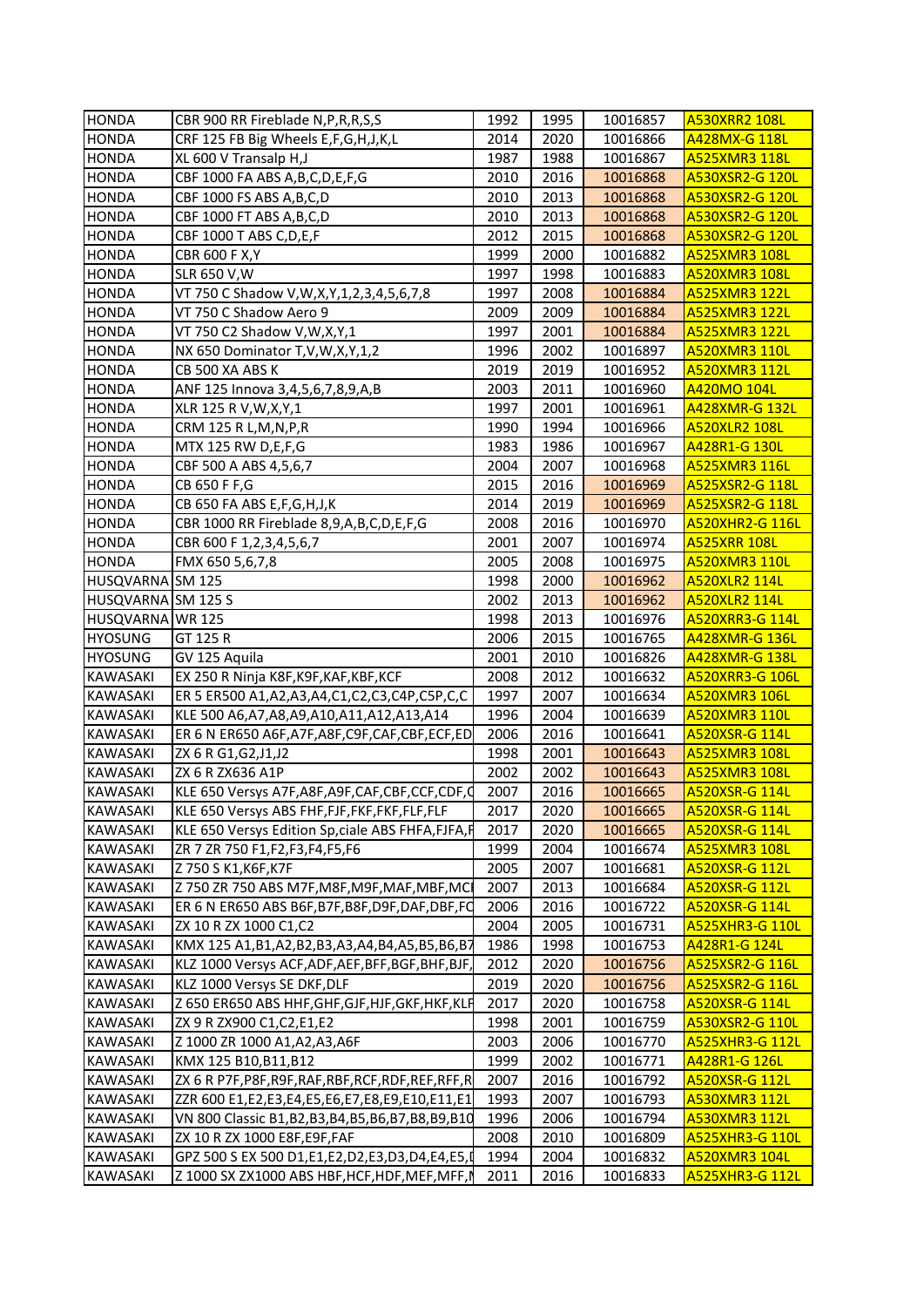| <b>KAWASAKI</b> | EX 300 Ninja ADF, AEF, AFF, AGF                 | 2013 | 2016 | 10016838 | <b>A520XRR3-G 106L</b> |
|-----------------|-------------------------------------------------|------|------|----------|------------------------|
| <b>KAWASAKI</b> | EX 300 Ninja ABS BDF                            | 2013 | 2013 | 10016838 | A520XRR3-G 106L        |
| <b>KAWASAKI</b> | EX 300 Ninja Special Edition AEFA, AFFA, AGFA   | 2014 | 2016 | 10016838 | <b>A520XRR3-G 106L</b> |
| <b>KAWASAKI</b> | BN 125 Eliminator A1, A2, A3, A4, A5, A6        | 1998 | 2003 | 10016858 | A428R1-G 132L          |
| <b>KAWASAKI</b> | Z 800 ZR800 ABS BDS, BEF, BFF, BGF              | 2013 | 2016 | 10016859 | A520XSR-G 114L         |
| <b>KAWASAKI</b> | ZX 6 R ZX636 C1, C6F                            | 2005 | 2006 | 10016885 | A520XSR-G 110L         |
| <b>KAWASAKI</b> | ZR 7 S ZR 750 H1, H2, H3, H4, H5                | 2001 | 2005 | 10016892 | <b>A525XMR3 108L</b>   |
| <b>KAWASAKI</b> | ZRX 1100 ZR 1100 C1, D1, C2, D2, D3, C3, C4, D4 | 1997 | 2000 | 10016893 | A530XSR2-G 110L        |
| <b>KAWASAKI</b> | ZR 550 Zephyr B1,B2,B3,B4,B5,B6,B7,B8,B8,B9     | 1990 | 1999 | 10016898 | <b>A520XMR3 106L</b>   |
| <b>KAWASAKI</b> | Z 1000 ZR 1000 B7F, B8F, B9F                    | 2007 | 2009 | 10016971 | <b>A525XHR3-G 110L</b> |
| <b>KAWASAKI</b> | KLE 500 A1, A2, A3, A4, A5                      | 1991 | 1995 | 10016977 | <b>A520XMR3 108L</b>   |
| <b>KAWASAKI</b> | ZX 6 R F1, F2, F3                               | 1995 | 1997 | 10016978 | <b>A525XMR3 108L</b>   |
| <b>KAWASAKI</b> | Z 1000 ZR 1000 ABS GEF, GEFA, GFF, GGF          | 2014 | 2016 | 10016981 | A525XHR3-G 112L        |
| <b>KTM</b>      | 990 Adventure ABS                               | 2006 | 2012 | 10016698 | <b>A525XHR3-G 118L</b> |
| <b>KTM</b>      | 990 Adventure Dakar Edition ABS                 | 2011 | 2011 | 10016698 | <b>A525XHR3-G 118L</b> |
| <b>KTM</b>      | 990 Adventure Limited Edition ABS               | 2010 | 2010 | 10016698 | <b>A525XHR3-G 118L</b> |
| <b>KTM</b>      | 990 R Adventure R                               | 2009 | 2012 | 10016698 | <b>A525XHR3-G 118L</b> |
| <b>KTM</b>      | 990 S Adventure S                               | 2006 | 2008 | 10016698 | <b>A525XHR3-G 118L</b> |
| <b>KTM</b>      | 125 Duke ABS                                    | 2014 | 2020 | 10016699 | A520XLR2 112L          |
| <b>KTM</b>      | 390 Duke ABS                                    | 2014 | 2020 | 10016700 | <b>A520XRR3-G 112L</b> |
| <b>KTM</b>      | 1290 R Super Adventure                          | 2017 | 2020 | 10016723 | <b>A525XHR3-G 118L</b> |
| <b>KTM</b>      | 1290 S Super Adventure                          | 2017 | 2020 | 10016723 | <b>A525XHR3-G 118L</b> |
| <b>KTM</b>      | 1290 Super Adventure                            | 2015 | 2017 | 10016723 | <b>A525XHR3-G 118L</b> |
| <b>KTM</b>      | 1290 T Super Adventure                          | 2017 | 2017 | 10016723 | <b>A525XHR3-G 118L</b> |
| <b>KTM</b>      | 1290 R Super Duke R ABS                         | 2014 | 2020 | 10016725 | <b>A525XHR3-G 112L</b> |
| <b>KTM</b>      | 1290 R Super Duke R SE ABS                      | 2016 | 2017 | 10016725 | <b>A525XHR3-G 112L</b> |
| <b>KTM</b>      | 1290 Super Duke GT ABS                          | 2016 | 2020 | 10016725 | <b>A525XHR3-G 112L</b> |
| <b>KTM</b>      | <b>RC 125</b>                                   | 2014 | 2020 | 10016737 | <b>A520XLR2 112L</b>   |
| <b>KTM</b>      | 1190 Adventure ABS                              | 2013 | 2016 | 10016738 | <b>A525XHR3-G 118L</b> |
| <b>KTM</b>      | 1190 R Adventure R ABS                          | 2013 | 2016 | 10016738 | <b>A525XHR3-G 118L</b> |
| <b>KTM</b>      | 990 R Super Duke R                              | 2007 | 2013 | 10016768 | <b>A525XHR3-G 110L</b> |
| <b>KTM</b>      | 990 Super Duke                                  | 2005 | 2012 | 10016768 | <b>A525XHR3-G 110L</b> |
| <b>KTM</b>      | 690 Duke                                        | 2008 | 2012 | 10016773 | A520XSR-G 114L         |
| <b>KTM</b>      | 690 Duke ABS                                    | 2013 | 2019 | 10016773 | A520XSR-G 114L         |
| <b>KTM</b>      | 690 R Duke R                                    | 2010 | 2012 | 10016773 | A520XSR-G 114L         |
| <b>KTM</b>      | 690 R Duke R ABS                                | 2013 | 2017 | 10016773 | A520XSR-G 114L         |
| <b>KTM</b>      | SM 990 T Supermoto T                            | 2009 | 2010 | 10016788 | A525XHR3-G 112L        |
| <b>KTM</b>      | SM 990 T Supermoto T ABS                        | 2011 | 2013 | 10016788 | <b>A525XHR3-G 112L</b> |
| <b>KTM</b>      | 200 Duke                                        | 2014 | 2014 | 10016851 | <b>A520XLR2 110L</b>   |
| <b>KTM</b>      | 200 Duke ABS                                    | 2014 | 2020 | 10016851 | <b>A520XLR2 110L</b>   |
| <b>KTM</b>      | <b>SMC 690</b>                                  | 2008 | 2011 | 10016876 | A520XSR-G 116L         |
| <b>KTM</b>      | <b>SMC 690 R</b>                                | 2012 | 2013 | 10016876 | A520XSR-G 116L         |
| <b>KTM</b>      | SMC 690 R ABS                                   | 2014 | 2020 | 10016876 | A520XSR-G 116L         |
| <b>KTM</b>      | 640 Adventure                                   | 2005 | 2007 | 10016899 | A520XSR-G 110L         |
| <b>KTM</b>      | 640 Adventure-R                                 | 1998 | 2004 | 10016899 | A520XSR-G 110L         |
| <b>KTM</b>      | LC-4 640 Adventure                              | 2003 | 2006 | 10016899 | A520XSR-G 110L         |
| <b>KTM</b>      | LC4 640 Six Days                                | 1999 | 1999 | 10016899 | A520XSR-G 110L         |
| <b>KYMCO</b>    | MXer 150 Quad                                   | 2002 | 2007 | 10016630 | <b>A520XRR3-G 78L</b>  |
| <b>KYMCO</b>    | 300 Maxxer                                      | 2006 | 2016 | 10016708 | <b>A520XRR3-G 94L</b>  |
| <b>KYMCO</b>    | 250 Maxxer                                      | 2007 | 2016 | 10016716 | A520XRR3-G 94L         |
| <b>KYMCO</b>    | MXU 150 Quad                                    | 2005 | 2016 | 10016834 | <b>A520XRR3-G 78L</b>  |
| <b>KYMCO</b>    | KXR 250 Mongoose                                | 2004 | 2007 | 10016950 | A520XRR3-G 94L         |
| <b>MASH</b>     | 125 Seventy                                     | 2014 | 2016 | 10016714 | A428R1-G 118L          |
| <b>MASH</b>     | 125 Seventy Five                                | 2014 | 2016 | 10016714 | <u>A428R1-G 118L</u>   |
| <b>MASH</b>     | 125 Sixty Five                                  | 2014 | 2015 | 10016714 | A428R1-G 118L          |
| MZ (MUZ)        | SM 125 Gangsta                                  | 2002 | 2007 | 10016810 | A428XMR-G 132L         |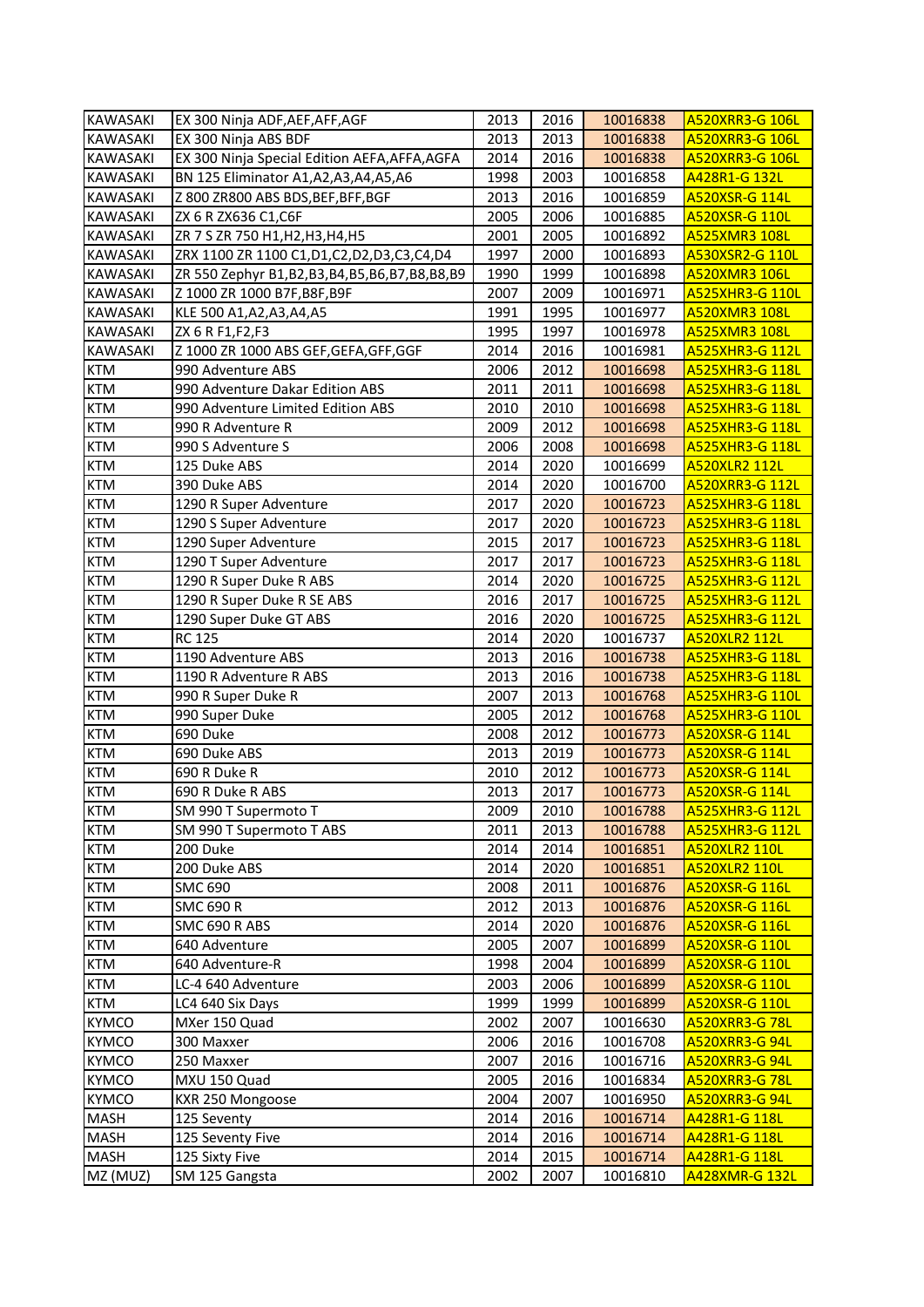| <b>POLARIS</b> | 330 Trail Boss                                           | 2003 | 2010 | 10016852 | <b>A520XRR3-G78L</b>   |
|----------------|----------------------------------------------------------|------|------|----------|------------------------|
| SKYTEAM        | 125 Skymax                                               | 2010 | 2015 | 10016709 | A420R1-G 86L           |
| <b>SUZUKI</b>  | GSX-R 1000 K1, K2, K3, K4, K5, K6                        | 2001 | 2006 | 10016601 | <b>A530XHR2-G 110L</b> |
| <b>SUZUKI</b>  | DL 1000 V-Strom K2, K3, K4, K5, K6, K7, K8, K9, L0, L1   | 2002 | 2011 | 10016603 | A525XSR2-G 112L        |
| <b>SUZUKI</b>  | GSF 1200 S Bandit T,V,W,X,Y,K1,K2,K3,K4,K5               | 1996 | 2005 | 10016609 | A530XSR2-G 110L        |
| <b>SUZUKI</b>  | GS 1200 SS K1                                            | 2001 | 2001 | 10016610 | A530XSR2-G 114L        |
| <b>SUZUKI</b>  | GSF 1200 SA Bandit ABS V, W, X, Y, K1, K2, K3, K4, K!    | 1997 | 2005 | 10016610 | A530XSR2-G 114L        |
| <b>SUZUKI</b>  | GSX 1400 K1, K2, K3, K4, K5, K6, K7                      | 2001 | 2007 | 10016611 | <b>A530XHR2-G 116L</b> |
| <b>SUZUKI</b>  | GSF 1250 S Bandit K7, K8, K9, L0                         | 2007 | 2010 | 10016624 | A530XSR2-G 118L        |
| <b>SUZUKI</b>  | GN 125 V, W, X, Y, K1                                    | 1997 | 2001 | 10016628 | A428R1-G 114L          |
| <b>SUZUKI</b>  | GN 125 E V, W, X, Y, K1                                  | 1997 | 2001 | 10016628 | A428R1-G 114L          |
| <b>SUZUKI</b>  | LT-Z 400 K2, K3, K4, K5, K6, K7, K8                      | 2002 | 2008 | 10016633 | <b>A520XRR3-G 96L</b>  |
| <b>SUZUKI</b>  | GS 500 K1, K2, K3, K4, K5, K6, K7                        | 2001 | 2007 | 10016636 | <b>A520XMR3 110L</b>   |
| <b>SUZUKI</b>  | GS 500 E R, S, T, V, W, X, Y                             | 1994 | 2000 | 10016636 | A520XMR3 110L          |
| <b>SUZUKI</b>  | GSF 600 Bandit Y, K1, K2, K3, K4                         | 2000 | 2004 | 10016649 | <b>A530XMR3 112L</b>   |
| <b>SUZUKI</b>  | GSF 600 S Bandit Y, K1, K2, K3, K4                       | 2000 | 2004 | 10016649 | A530XMR3 112L          |
| <b>SUZUKI</b>  | GSF 600 Bandit S, T, V, W, X                             | 1995 | 1999 | 10016650 | A530XMR3 110L          |
| <b>SUZUKI</b>  | GSF 600 S Bandit T,V,W,X                                 | 1996 | 1999 | 10016650 | A530XMR3 110L          |
| <b>SUZUKI</b>  | GSR 600 K6,K7,K8,K9,L0                                   | 2006 | 2010 | 10016651 | A525XMR3 114L          |
| SUZUKI         | GSX-R 600 K6,K7,K8,K9,L0                                 | 2006 | 2010 | 10016658 | <b>A525XRR 114L</b>    |
| <b>SUZUKI</b>  | SV 650 S X, Y, K1, K2, K3, K4, K5, K6, K7                | 1999 | 2007 | 10016666 | <b>A525XMR3 108L</b>   |
| <b>SUZUKI</b>  | SV 650 N X, Y, K1, K2, K3, K4, K5, K6, K7, K8, K9, L0    | 1999 | 2010 | 10016667 | <b>A525XMR3 110L</b>   |
| <b>SUZUKI</b>  | DL 650 A V-Strom ABS K7, K8, K9, L0, L1, L2, L3, L4, L   | 2007 | 2020 | 10016669 | A525XMR3 118L          |
| <b>SUZUKI</b>  | DL 650 A V-Strom Traveller ABS K7GT, K8GT, K9G           | 2007 | 2011 | 10016669 | A525XMR3 118L          |
| <b>SUZUKI</b>  | DL 650 A V-Strom Xpedition ABS L1XP                      | 2011 | 2011 | 10016669 | A525XMR3 118L          |
| <b>SUZUKI</b>  |                                                          | 2015 | 2020 | 10016669 | A525XMR3 118L          |
|                | DL 650 XA V-Strom XT ABS L5, L6, L7, L8, L9, MO          |      |      |          |                        |
| <b>SUZUKI</b>  | GSF 650 N Bandit K7, K8, K9, L0, L1, L2, L3, L4, L5      | 2007 | 2015 | 10016670 | A525XMR3 118L          |
| <b>SUZUKI</b>  | DR 650 R L, M, N, P                                      | 1990 | 1993 | 10016671 | <b>A520XMR3 114L</b>   |
| <b>SUZUKI</b>  | DR 650 RE R,S                                            | 1994 | 1995 | 10016671 | A520XMR3 114L          |
| <b>SUZUKI</b>  | DR 650 RS L, M                                           | 1990 | 1991 | 10016671 | A520XMR3 114L          |
| <b>SUZUKI</b>  | DR 650 RSE M, N, P, R, S, T                              | 1991 | 1996 | 10016671 | A520XMR3 114L          |
| <b>SUZUKI</b>  | GSF 1200 SA Bandit ABS K6                                | 2006 | 2006 | 10016679 | A530XSR2-G 116L        |
| <b>SUZUKI</b>  | GSR 750 L1, L2, L3, L4, L5, L6                           | 2011 | 2016 | 10016682 | A525XSR2-G 112L        |
| <b>SUZUKI</b>  | GSX 750 F W, X, Y, K1, K2, K3, K4, K5, K6                | 1998 | 2006 | 10016685 | A530XMR3 116L          |
| <b>SUZUKI</b>  | GSX-R 750 K6,K7,K8,K9,L0                                 | 2006 | 2010 | 10016689 | A525XSR2-G 116L        |
| <b>SUZUKI</b>  | GSF 650 N Bandit ABS K5,K6                               | 2005 | 2006 | 10016706 | <b>A530XMR3 116L</b>   |
| <b>SUZUKI</b>  | DL 1000 A V-Strom ABS L4, L5, L6, L7, L8, L9             | 2014 | 2019 | 10016720 | <b>A525XSR2-G 120L</b> |
| <b>SUZUKI</b>  | DL 1000 XA V-Strom XT ABS L7, L8, L9                     | 2017 | 2019 | 10016720 | A525XSR2-G 120L        |
| <b>SUZUKI</b>  | GS 500 E K,L,M,N,P                                       | 1989 | 1993 | 10016730 | <b>A520XMR3 110L</b>   |
| <b>SUZUKI</b>  | GSF 1250 SA Bandit ABS K7, K8, K9, L0, L1, L2, L3, L4    | 2007 | 2016 | 10016732 | A530XSR2-G 118L        |
| <b>SUZUKI</b>  | DR 125 S F, G, H, J                                      | 1985 | 1994 | 10016735 | A428R1-G 134L          |
| <b>SUZUKI</b>  | GZ 125 Marauder W,X,Y,K1,K2,K3,K4,K5,K6,K7,K             | 1998 | 2011 | 10016739 | A428R1-G 132L          |
| <b>SUZUKI</b>  | RV 125 Van-Van K7, K8, K9, L0, L1, L2, L3, L4, L5, L6, L | 2007 | 2017 | 10016740 | A428R1-G 134L          |
| <b>SUZUKI</b>  | DR 125 SM K8, K9, L0, L1, L2, L3                         | 2008 | 2013 | 10016743 | A428R1-G 130L          |
| <b>SUZUKI</b>  | VL 125 Intruder X, Y, K1, K2, K3, K4, K5, K6, K7, K8     | 1999 | 2008 | 10016744 | A428XMR-G 142L         |
| <b>SUZUKI</b>  | GSX 750 Inazuma W,X,Y,K1,K2,K3                           | 1998 | 2003 | 10016754 | A530XMR3 112L          |
| <b>SUZUKI</b>  |                                                          | 2007 | 2008 | 10016767 | <b>A530XHR2-G 112L</b> |
|                | GSX-R 1000 K7, K8                                        |      |      |          |                        |
| <b>SUZUKI</b>  | DR-Z 400 SM K5, K6, K7, K8, K9                           | 2005 | 2009 | 10016774 | A520XRR3-G 110L        |
| <b>SUZUKI</b>  | XF 650 Freewind V, W, X, Y, K1, K2                       | 1997 | 2002 | 10016775 | A525XMR3 110L          |
| <b>SUZUKI</b>  | GSX-R 1300 R Hayabusa X, Y, K1, K2, K3, K4, K5, K6,      | 1999 | 2007 | 10016784 | <b>A530XHR2-G 112L</b> |
| <b>SUZUKI</b>  | DL 650 V-Strom K4,K5,K6                                  | 2004 | 2006 | 10016805 | A525XMR3 116L          |
| <b>SUZUKI</b>  | GSX-R 750 Y,K1,K2,K3                                     | 2000 | 2003 | 10016806 | A525XSR2-G 110L        |
| <b>SUZUKI</b>  | RV 125 Van-Van K2, K3, K4, K5, K6                        | 2002 | 2006 | 10016811 | A428R1-G 134L          |
| <b>SUZUKI</b>  | GN 125 Z,D,R,S,T                                         | 1982 | 1996 | 10016816 | A428R1-G 114L          |
| <b>SUZUKI</b>  | GN 125 E R,S,T                                           | 1994 | 1996 | 10016816 | A428R1-G 114L          |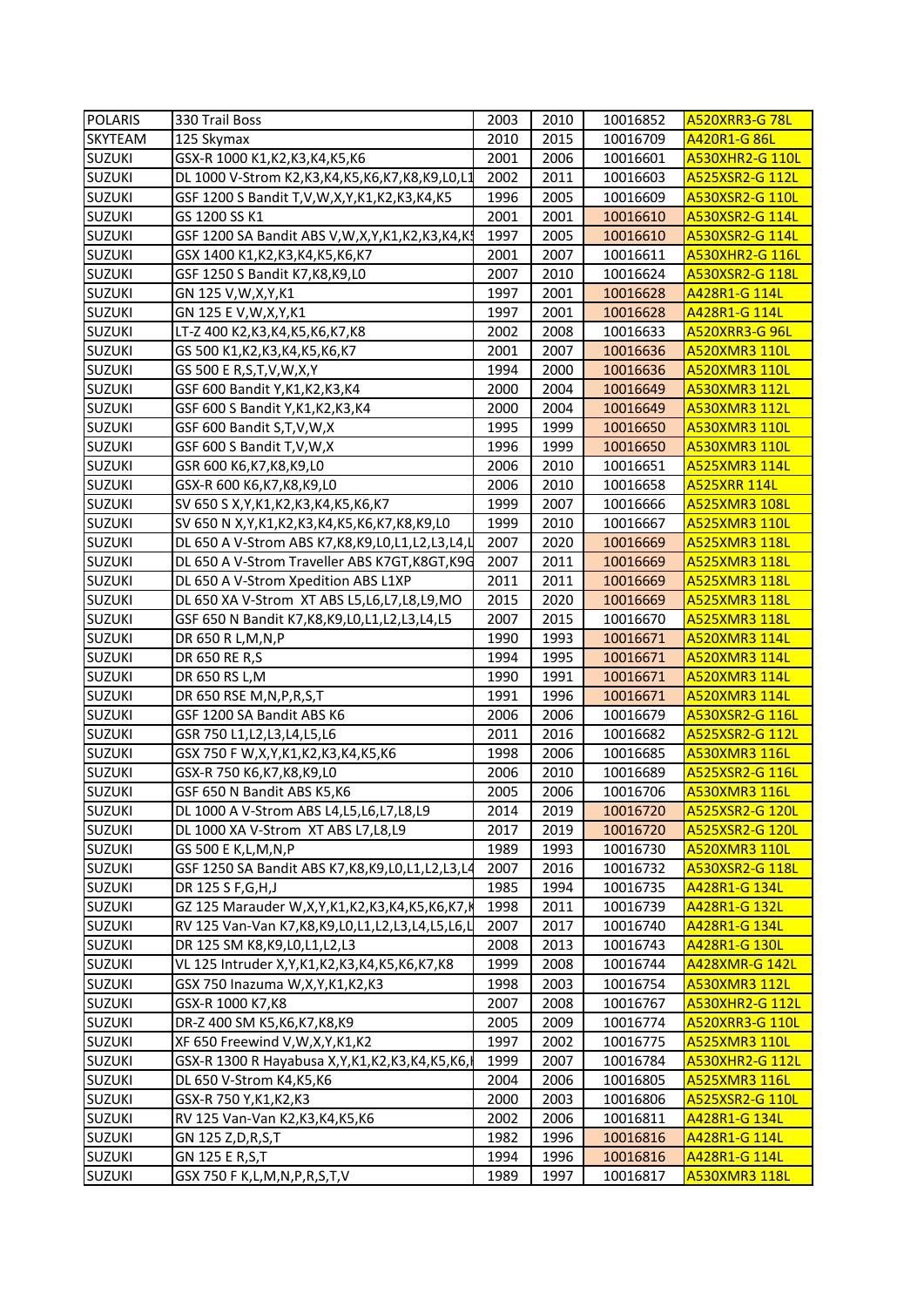| <b>SUZUKI</b>  | DR 650 SE T, T, V, V, W, X, Y, K1, K2, K3, K4, K5, K6          | 1996 | 2006 | 10016828 | <b>A525XMR3 110L</b>   |
|----------------|----------------------------------------------------------------|------|------|----------|------------------------|
| <b>SUZUKI</b>  | VZ 800 Marauder V, W, X, Y, K1, K2, K3, K4                     | 1997 | 2004 | 10016839 | A530XMR3 116L          |
| <b>SUZUKI</b>  | DR 600 R Dakar G, H, J, K                                      | 1986 | 1989 | 10016845 | <b>A520XMR3 108L</b>   |
| <b>SUZUKI</b>  | DR 600 S F, G, H, J, K                                         | 1985 | 1989 | 10016845 | A520XMR3 108L          |
| <b>SUZUKI</b>  | GSX-R 600 K1, K2, K3                                           | 2001 | 2003 | 10016846 | A525XMR3 110L          |
| <b>SUZUKI</b>  | SV 1000 N K3, K4, K5, K6, K7                                   | 2003 | 2007 | 10016847 | A530XSR2-G 110L        |
| <b>SUZUKI</b>  | GSX-R 1000 K9,L0,L1,L2,L3,L4,L5,L6                             | 2009 | 2016 | 10016860 | <b>A530XHR2-G 114L</b> |
| <b>SUZUKI</b>  | GSX-R 1000 A ABS L5,L6                                         | 2015 | 2016 | 10016860 | <b>A530XHR2-G 114L</b> |
| <b>SUZUKI</b>  | GSX-R 1000 Z L3                                                | 2013 | 2013 | 10016860 | <b>A530XHR2-G 114L</b> |
| <b>SUZUKI</b>  | GSX 600 F N, P, R, S, T, V                                     | 1992 | 1997 | 10016878 | A530XMR3 112L          |
| <b>SUZUKI</b>  | GSX 600 F W, X, Y, K1, K2, K3, K4, K5, K6                      | 1998 | 2006 | 10016894 | A530XMR3 118L          |
| <b>SUZUKI</b>  | GSX-R 1340 R Hayabusa K8, K9, L0, L1, L2                       | 2008 | 2012 | 10016957 | <b>A530XHR2-G 114L</b> |
| <b>SUZUKI</b>  | GSX-R 600 K4,K5                                                | 2004 | 2005 | 10016963 | A525XMR3 112L          |
| <b>SUZUKI</b>  | GSX-R 750 W N, P, R, S                                         | 1992 | 1995 | 10016964 | A530XMR3 108L          |
| <b>TRIUMPH</b> | 675 R Street Triple                                            | 2013 | 2016 | 10016662 | A525XSR2-G 118L        |
| <b>TRIUMPH</b> | 675 RX Street Triple                                           | 2015 | 2016 | 10016662 | A525XSR2-G 118L        |
| <b>TRIUMPH</b> | 675 Street Triple                                              | 2013 | 2014 | 10016662 | A525XSR2-G 118L        |
| <b>TRIUMPH</b> | 675 R Street Triple                                            | 2009 | 2013 | 10016702 | A525XSR2-G 116L        |
| <b>TRIUMPH</b> | 675 Street Triple                                              | 2007 | 2013 | 10016702 | A525XSR2-G 116L        |
| <b>TRIUMPH</b> | 1050 SE Tiger ABS                                              | 2010 | 2013 | 10016703 | A530XSR2-G 114L        |
| <b>TRIUMPH</b> | 1050 Tiger                                                     | 2007 | 2012 | 10016703 | A530XSR2-G 114L        |
| <b>TRIUMPH</b> | 1050 Speed Triple                                              | 2005 | 2010 | 10016757 | A530XSR2-G 106L        |
| TRIUMPH        | 1050 Speed Triple ABS                                          | 2007 | 2010 | 10016757 | A530XSR2-G 106L        |
| TRIUMPH        | 1050 R Speed Triple                                            | 2012 | 2016 | 10016870 | A530XSR2-G 108L        |
| <b>TRIUMPH</b> | 1050 R Speed Triple                                            | 2013 | 2013 | 10016870 | A530XSR2-G 108L        |
| <b>TRIUMPH</b> | 1050 R Speed Triple ABS                                        | 2012 | 2017 | 10016870 | A530XSR2-G 108L        |
| <b>TRIUMPH</b> | 1050 RS Speed Triple ABS                                       | 2018 | 2019 | 10016870 | A530XSR2-G 108L        |
| <b>TRIUMPH</b> | 1050 S Speed Triple ABS                                        | 2017 | 2017 | 10016870 | A530XSR2-G 108L        |
| <b>TRIUMPH</b> | 1050 Speed Triple                                              | 2011 | 2016 | 10016870 | A530XSR2-G 108L        |
| <b>TRIUMPH</b> | 1050 Speed Triple ABS                                          | 2011 | 2016 | 10016870 | A530XSR2-G 108L        |
| <b>TRIUMPH</b> | 1050 T Speed Triple ABS                                        | 2012 | 2014 | 10016870 | A530XSR2-G 108L        |
| <b>TRIUMPH</b> | 1050 i Sprint ST                                               | 2011 | 2012 | 10016958 | A530XSR2-G 106L        |
| <b>TRIUMPH</b> | 1050 i Sprint ST ABS                                           | 2011 | 2012 | 10016958 | A530XSR2-G 106L        |
| <b>TRIUMPH</b> | 1050 ST Sprint                                                 | 2005 | 2010 | 10016958 | A530XSR2-G 106L        |
| <b>TRIUMPH</b> | 1050 ST Sprint ABS                                             | 2005 | 2010 | 10016958 | A530XSR2-G 106L        |
| YAMAHA         | YZF 1000 R1                                                    | 1998 | 2003 | 10016604 | A530XSR2-G 114L        |
| YAMAHA         | FZS 1000 Fazer N, P, R, S, T, V                                | 2001 | 2006 | 10016605 | A530XSR2-G 116L        |
| YAMAHA         | WR 125 X Supermoto                                             | 2009 | 2016 | 10016612 | A428XMR-G 132L         |
| YAMAHA         | DT 125 R                                                       | 1999 | 2003 | 10016618 | <b>A428XMR-G 134L</b>  |
| YAMAHA         | DT 125 RE                                                      | 2004 | 2007 | 10016618 | <b>A428XMR-G 134L</b>  |
| YAMAHA         | TDR 125 R                                                      | 1994 | 2003 | 10016619 | A428XMR-G 136L         |
| YAMAHA         | <b>YBR 125 E</b>                                               | 2006 | 2013 | 10016625 | A428XMR-G 118L         |
| YAMAHA         | <b>YBR 125 ED</b>                                              | 2007 | 2014 | 10016625 | A428XMR-G 118L         |
| YAMAHA         | <b>YBR 125 EGS</b>                                             | 2008 | 2016 | 10016625 | A428XMR-G 118L         |
| YAMAHA         | DT 125 MX                                                      | 1978 | 1991 | 10016626 | A428R1-G 118L          |
| YAMAHA         | XJR 1300 L, M, N                                               | 1998 | 2001 | 10016629 | A530XSR2-G 110L        |
| YAMAHA         | XJR 1300 SP L, M, N                                            | 1999 | 2001 | 10016629 | A530XSR2-G 110L        |
| YAMAHA         | YFS 200 Blaster U, W, A, B, D, E, F, G, J, H, K, L, M, N, P, F | 1988 | 2006 | 10016631 | A520XRR3-G 92L         |
| YAMAHA         | FZ 6 S Fazer                                                   | 2004 | 2007 | 10016642 | A530XMR3 118L          |
| YAMAHA         | FZ 6 S Fazer ABS                                               | 2006 | 2007 | 10016642 | A530XMR3 118L          |
| YAMAHA         | XJ 6 N Diversion                                               | 2009 | 2016 | 10016644 | A520XMR3 118L          |
| YAMAHA         | <b>XT 600 E</b>                                                | 1990 | 2003 | 10016646 | A520XMR3 106L          |
| YAMAHA         | FZS 600 Fazer                                                  | 1998 | 2003 | 10016647 | A530XMR3 110L          |
| YAMAHA         | XJ 600 S Diversion                                             | 1992 | 2003 | 10016653 | A520XMR3 110L          |
| YAMAHA         | YZF 600 R6                                                     | 2006 | 2020 | 10016656 | A525XSR2-G 114L        |
| YAMAHA         | YZF 600 R6                                                     | 1999 | 2002 | 10016657 | A530XRR2 116L          |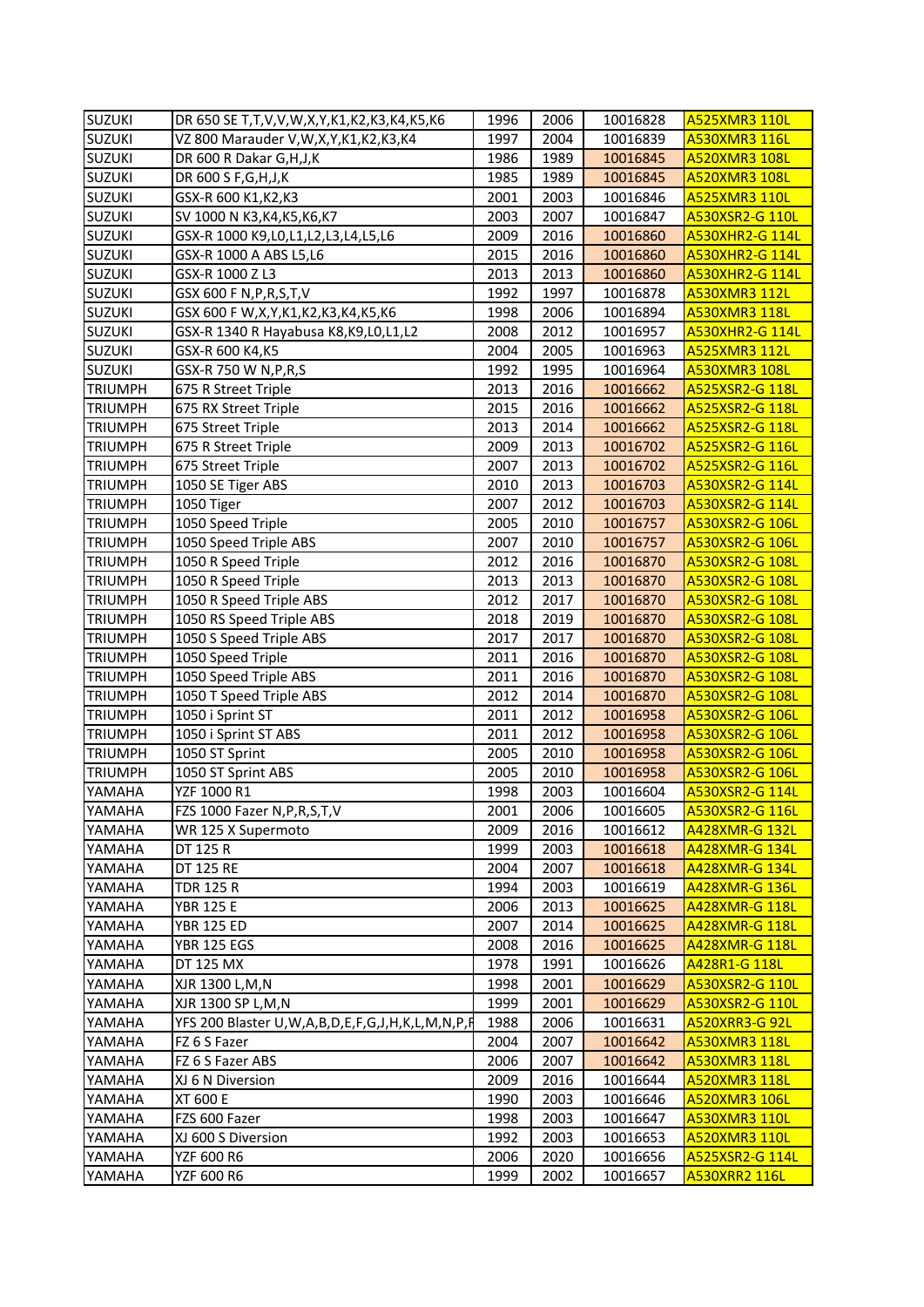| YAMAHA | YZF 600 R6                                                   | 2003 | 2005 | 10016661 | <b>A530XRR2 116L</b>   |
|--------|--------------------------------------------------------------|------|------|----------|------------------------|
| YAMAHA | <b>XT 660 R</b>                                              | 2004 | 2016 | 10016672 | A520XSR-G 110L         |
| YAMAHA | XJR 1300 X, Y, Z, A, B, D, E                                 | 2008 | 2014 | 10016673 | <b>A530XHR2-G 110L</b> |
| YAMAHA | YFM 700 R Raptor T, V, W, X, Y, Z, A, B, D, E, F, G, H, J, K | 2005 | 2020 | 10016676 | <b>A520XSR-G 98L</b>   |
| YAMAHA | XJR 1300 P,R                                                 | 2002 | 2003 | 10016677 | A530XHR2-G 112L        |
| YAMAHA | XTZ 750 Super Tenere                                         | 1989 | 2000 | 10016690 | A520XMR3 112L          |
| YAMAHA | MT-09 850 A ABS                                              | 2014 | 2019 | 10016694 | A525XSR2-G 110L        |
| YAMAHA | MT-09 850 A SP ABS                                           | 2018 | 2019 | 10016694 | A525XSR2-G 110L        |
| YAMAHA | MT-09 850 A Sport Tracker ABS                                | 2014 | 2017 | 10016694 | A525XSR2-G 110L        |
| YAMAHA | MT-09 850 A Street Rally ABS                                 | 2014 | 2017 | 10016694 | A525XSR2-G 110L        |
| YAMAHA | MT-09 850 A Tracer ABS                                       | 2015 | 2017 | 10016694 | A525XSR2-G 110L        |
| YAMAHA | <b>YZF-R 125</b>                                             | 2008 | 2016 | 10016704 | A428XMR-G 132L         |
| YAMAHA | YZF-R 125 A ABS                                              | 2015 | 2018 | 10016704 | <b>A428XMR-G 132L</b>  |
| YAMAHA | <b>TDM 900</b>                                               | 2002 | 2014 | 10016705 | A525XSR2-G 118L        |
| YAMAHA | MT-07 700                                                    | 2014 | 2016 | 10016707 | A525XSR2-G 108L        |
| YAMAHA | SR 125                                                       | 1989 | 1998 | 10016710 | A428R1-G 120L          |
| YAMAHA | SR 125 SE                                                    | 1982 | 1996 | 10016710 | A428R1-G 120L          |
| YAMAHA | MT 125                                                       | 2015 | 2016 | 10016712 | A428XMR-G 132L         |
| YAMAHA | MT 125 A ABS                                                 | 2015 | 2019 | 10016712 | A428XMR-G 132L         |
| YAMAHA | TW 125                                                       | 1999 | 2001 | 10016715 | A428R1-G 122L          |
| YAMAHA | XT 600                                                       | 1987 | 1995 | 10016718 | A520XMR3 102L          |
| YAMAHA | MT-09 850 A Tracer ABS                                       | 2018 | 2019 | 10016726 | A525XSR2-G 118L        |
| YAMAHA | MT-09 850 A Tracer GT ABS                                    | 2018 | 2019 | 10016726 | A525XSR2-G 118L        |
| YAMAHA | XJR 1300 S, T, V, W                                          | 2004 | 2007 | 10016727 | <b>A530XHR2-G 112L</b> |
| YAMAHA | <b>TDM 850</b>                                               | 1999 | 2001 | 10016729 | <b>A525XMR3 114L</b>   |
| YAMAHA | FZ 1 S Fazer                                                 | 2006 | 2015 | 10016733 | A530XSR2-G 122L        |
| YAMAHA | XV 125 Virago                                                | 1997 | 2001 | 10016741 | <b>A520XLR2 114L</b>   |
| YAMAHA | YFZ 450 R Y, Z, A, B, D, E, F, G, H, J, K, L                 | 2009 | 2020 | 10016762 | <b>A520XRR3-G98L</b>   |
| YAMAHA | XT 125 X                                                     | 2005 | 2011 | 10016776 | A428R1-G 126L          |
| YAMAHA | YFM 250 R Raptor X, Y, Z, A, B, D                            | 2008 | 2013 | 10016778 | <b>A520XRR3-G 92L</b>  |
| YAMAHA | XT 660 Z Tenere                                              | 2008 | 2016 | 10016779 | A520XSR-G 110L         |
| YAMAHA | YZF 600 R Thunder cat                                        | 1996 | 2003 | 10016786 | A530XMR3 108L          |
| YAMAHA | FZ 8N                                                        | 2010 | 2016 | 10016789 | A525XSR2-G 122L        |
| YAMAHA | <b>YB 125 SPD</b>                                            | 2008 | 2008 | 10016797 | A428XMR-G 118L         |
| YAMAHA | YBR 125 SPD Custom                                           | 2008 | 2016 | 10016797 | A428XMR-G 118L         |
| YAMAHA | <b>TDM 850</b>                                               | 1996 | 1998 | 10016803 | <b>A525XMR3 114L</b>   |
| YAMAHA | XT 125 R                                                     | 2005 | 2011 | 10016812 | <u> A428R1-G 128L</u>  |
| YAMAHA | YZ 125 T, V, W, X, Y, Z, A, B, D, E, F, G, H, J, K, L        | 2005 | 2020 | 10016818 | <b>A520MR2-G 112L</b>  |
| YAMAHA | YFM 660 R Raptor N, P, R, S, T, V                            | 2001 | 2006 | 10016819 | <b>A520XMR3 92L</b>    |
| YAMAHA | <b>TDM 850</b>                                               | 1991 | 1995 | 10016823 | A525XMR3 114L          |
| YAMAHA | <b>TY 125</b>                                                | 1976 | 1989 | 10016829 | A428R1-G 122L          |
| YAMAHA | XV 250 S Virago                                              | 1995 | 2015 | 10016836 | A520XRR3-G 114L        |
| YAMAHA | XV 250 Virago                                                | 1989 | 1994 | 10016836 | <b>A520XRR3-G 114L</b> |
| YAMAHA | YZF 1000 R1                                                  | 2006 | 2008 | 10016837 | A530XHR2-G 118L        |
| YAMAHA | TW 125                                                       | 2002 | 2006 | 10016840 | A428XMR-G 126L         |
| YAMAHA | FJ 1200                                                      | 1986 | 1995 | 10016842 | <b>A530XMR3 110L</b>   |
| YAMAHA | YFZ 450 R,S,T,V,W,X,Y,Z,A,B,D                                | 2003 | 2013 | 10016853 | A520XRR3-G 96L         |
| YAMAHA | MT-03 660                                                    | 2006 | 2013 | 10016854 | A520XSR-G 112L         |
| YAMAHA | YZF-R1 1000                                                  | 2015 | 2020 | 10016872 | <b>A525XHR3-G 114L</b> |
| YAMAHA | YZF-R1 1000 M                                                | 2015 | 2020 | 10016872 | <b>A525XHR3-G 114L</b> |
| YAMAHA | DT 125 E                                                     | 1974 | 1979 | 10016889 | A428R1-G 112L          |
| YAMAHA | XTZ 660 Tenere                                               | 1990 | 1995 | 10016895 | A520XMR3 110L          |
| YAMAHA | SR 400                                                       | 2014 | 2016 | 10016948 | A520XRR3-G 104L        |
| YAMAHA | WR 125 R                                                     | 2009 | 2016 | 10016965 | A428XMR-G 132L         |
| YAMAHA | YFM 350 R Raptor T,V,W,X,Y,Z,A,B,D                           | 2005 | 2013 | 10016979 | A520XRR3-G 98L         |
| YAMAHA | YFM 350 Raptor S                                             | 2004 | 2004 | 10016979 | A520XRR3-G 98L         |
|        |                                                              |      |      |          |                        |